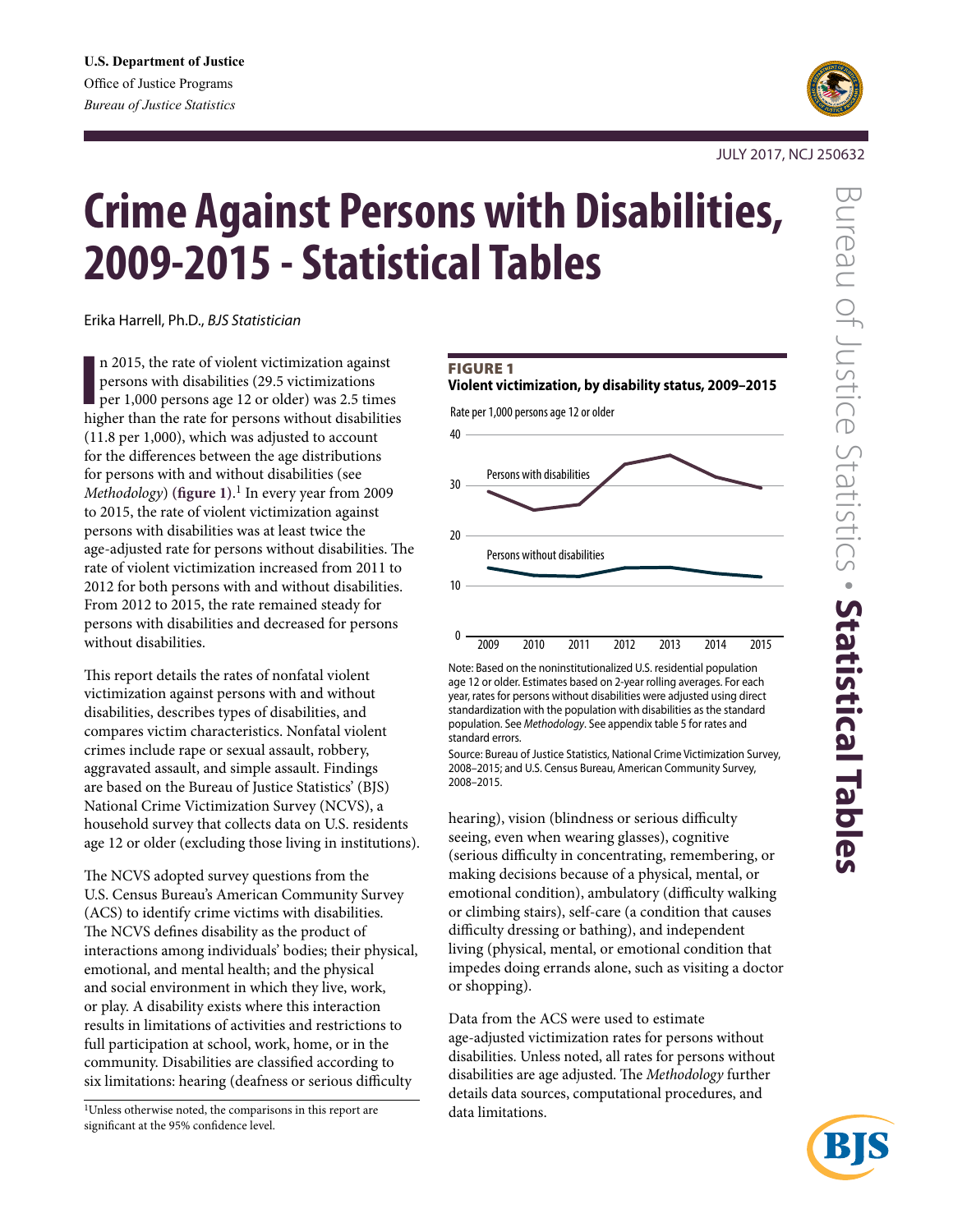# List of tables

Table 1.**[Rate of violent victimization and average annual](#page-2-0)  [number of persons, by victim's disability status and age,](#page-2-0)  [2011–2015](#page-2-0)**

Table 2.**[Rate of violent victimization against persons with](#page-2-0)  [and without disabilities, by type of crime, 2011–2015](#page-2-0)**

Table 3.**[Rate of violent victimization against persons with](#page-3-0)  [and without disabilities, by victim characteristics, 2011–2015](#page-3-0)**

Table 4.**Rate of violent victimization against persons with disabilities, by disability type and type of crim[e, 2011–2015](#page-3-0)**

Table 5.**Rate of violent victimization against persons with disabilities, by disability type and sex[, 2011–2015](#page-4-0)**

Table 6.**[Percent of violent crime against persons with](#page-4-0)  [disabilities, by type of crime and number of disability types,](#page-4-0)  [2011–2015](#page-4-0)**

Table 7.**[Rate of violent victimization, by number of disability](#page-4-0)  [types and type of crime, 2011–2015](#page-4-0)**

# List of appendix tables

Appendix table 1.**[Unadjusted rates and standard](#page-12-0)  [errors of violent victimization against persons without](#page-12-0)  [disabilities, 2009–2015](#page-12-0)**

Appendix table 2.**[Unadjusted rates and standard errors for](#page-12-0)  [violent victimization against persons without disabilities, by](#page-12-0)  [type of crime, 2011–2015](#page-12-0)** 

Appendix table 3.**[Unadjusted rates and standard errors](#page-12-0)  [for violent victimization against persons without disabilities,](#page-12-0)  [by victim characteristics, 2011–2015](#page-12-0)** 

Appendix table 4.**[U.S. population, according to the U.S.](#page-13-0)  [Census Bureau's American Community Survey Public Use](#page-13-0)  [Microdata Sample data, by disability status and demographic](#page-13-0)  [characteristics, 2011–2015](#page-13-0)**

Appendix table 5.**[Rates and standard errors for figure 1:](#page-13-0)  [Violent victimization, by disability status, 2009](#page-13-0)–2015**

Appendix table 6.**[Standard errors for table 1: Rate of](#page-13-0)  [violent victimization and average annual number of persons,](#page-13-0)  [by victim's disability status and age, 2011–2015](#page-13-0)**

Appendix table 7.**[Standard errors for table 2: Rate of](#page-14-0)  [violent victimization against persons with and without](#page-14-0)  [disabilities, by type of crime, 2011–2015](#page-14-0)**

Appendix table 8.**[Standard errors for table 3: Rate of](#page-14-0)  [violent victimization against persons with and without](#page-14-0)  [disabilities, by victim characteristics, 2011–2015](#page-14-0)**

Appendix table 9.**[Standard errors for table 4: Rate of](#page-14-0)  [violent victimization against persons with disabilities, by](#page-14-0)  [disability type and type of crime, 2011–2015](#page-14-0)**

Table 8.**[Victim-offender relationship, by victim's disability](#page-5-0)  [status, 2011–2015](#page-5-0)**

Table 9.**[Time violent crime occurred, by victim's disability](#page-5-0)  [status, 2011–2015](#page-5-0)**

Table 10.**[Violent crime reported to police, by victim's](#page-5-0)  [disability status and disability type, 2011–2015](#page-5-0)**

Table 11.**[Person who notified police of violent crime, by](#page-6-0)  [victim's disability status, 2011–2015](#page-6-0)**

Table 12.**[Reasons for not reporting violent crime to police,](#page-6-0)  [by victim's disability status, 2011–2015](#page-6-0)**

Table 13.**[Percent of violent victimizations in which assistance](#page-6-0)  [from a nonpolice victim services agency was received, by](#page-6-0)  [victim's disability status, 2011–2015](#page-6-0)**

Appendix table 10.**[Standard errors for table 5: Rate of](#page-14-0)  [violent victimization against persons with disabilities, by](#page-14-0)  [disability type and sex](#page-14-0), 2011–2015**

Appendix table 11.**[Standard errors for table 6: Percent](#page-14-0)  [of violent crime against persons with disabilities, by type of](#page-14-0)  [crime and number of disability types, 2011](#page-14-0)–2015**

Appendix table 12.**[Standard errors for table 7: Rate of](#page-14-0)  [violent victimization, by number of disability types and type](#page-14-0)  [of crime, 2011](#page-14-0)–2015**

Appendix table 13.**[Standard errors for table 8: Victim](#page-14-0)[offender relationship, by victim's disability status, 2011–2015](#page-14-0)**

Appendix table 14.**[Standard errors for table 9: Time violent](#page-15-0)  [crime occurred, by victim's disability status, 2011–2015](#page-15-0)**

Appendix table 15.**[Standard errors for table 10: Violent](#page-15-0)  [crime reported to police, by victim's disability status and](#page-15-0)  [disability type, 2011–2015](#page-15-0)**

Appendix table 16.**[Standard errors for table 11: Person](#page-15-0)  [who notified police of violent crime, by victim's disability](#page-15-0)  [status, 2011–2015](#page-15-0)**

Appendix table 17.**[Standard errors for table 12: Reasons](#page-15-0)  [for not reporting violent crime to police, by victim's disability](#page-15-0)  [status, 2011–2015](#page-15-0)**

Appendix table 18.**[Standard errors for table 13: Percent](#page-15-0)  [of violent victimizations in which assistance from a nonpolice](#page-15-0)  [victim services agency was received, by victim's disability](#page-15-0)  [status, 2011–2015](#page-15-0)**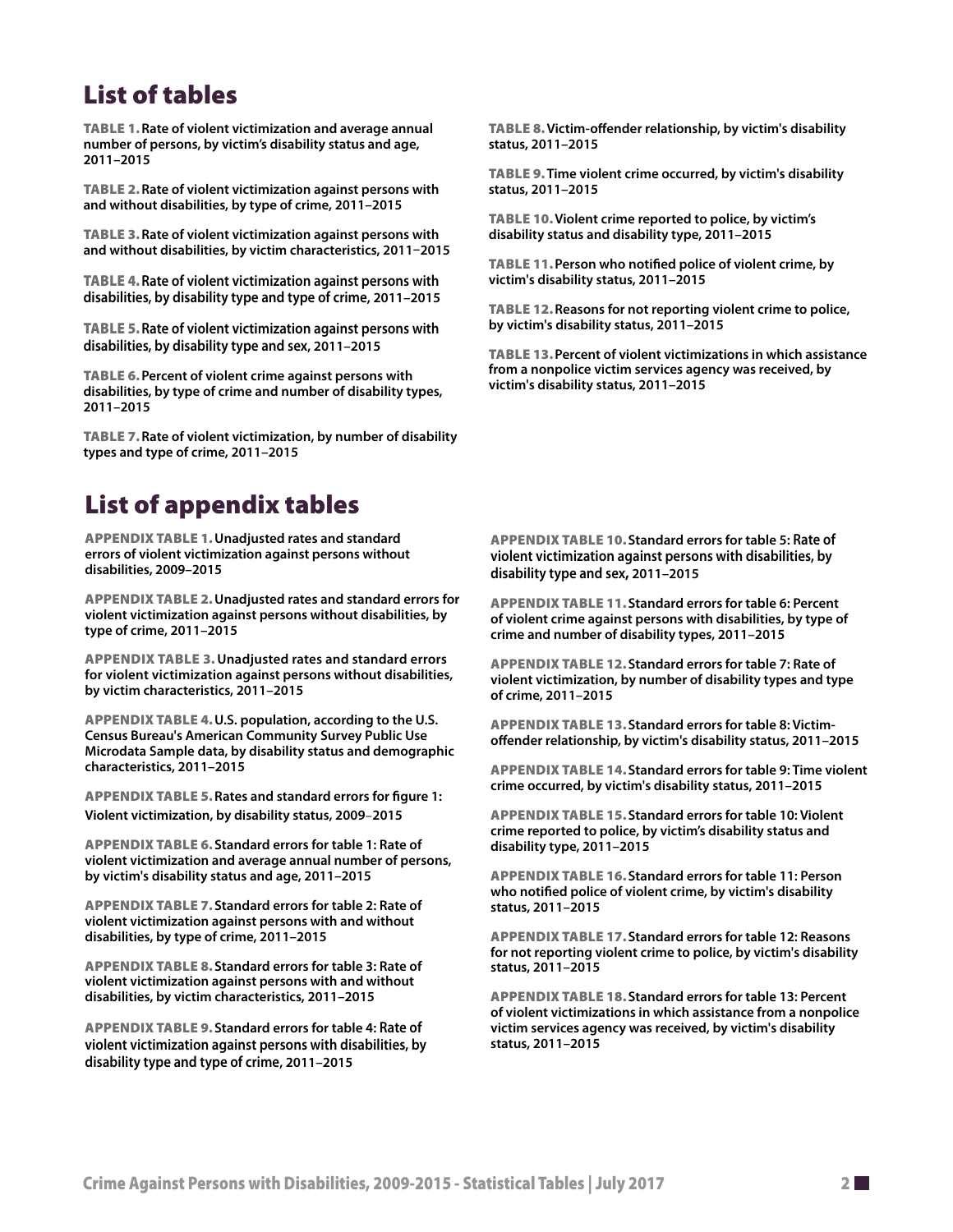# <span id="page-2-0"></span>**Violent crime by victim's age and disability status**

- During the 5-year aggregate period from 2011 to 2015, for each age group measured except persons age 65 or older, the rate of violent victimization against persons with disabilities was at least 2.5 times the unadjusted rate for those without disabilities **(table 1)**.
- Among persons age 65 or older, there was no statistically significant difference between the rates of violent victimization by disability status.

# **TABLE 1**

# **Rate of violent victimization and average annual number of persons, by victim's disability status and age, 2011–2015**

|             | Persons with disabilities   |                           | Persons without disabilities* |                           |  |
|-------------|-----------------------------|---------------------------|-------------------------------|---------------------------|--|
| Age         | Average<br>annual<br>number | Rate per 1,000<br>persons | Average<br>annual<br>number   | Rate per 1,000<br>persons |  |
| Total       | 37,157,340                  | $32.3 +$                  | 226,696,790                   | 20.4                      |  |
| $12 - 15$   | 938,300                     | 144.1 †                   | 15,682,970                    | 38.8                      |  |
| $16 - 19$   | 966,680                     | $86.6 +$                  | 16,097,530                    | 31.4                      |  |
| $20 - 24$   | 1,276,180                   | $83.4 +$                  | 20,982,730                    | 29.6                      |  |
| $25 - 34$   | 2,493,140                   | $64.5 +$                  | 39,370,470                    | 26.3                      |  |
| $35 - 49$   | 5,387,430                   | $58.2 +$                  | 56,038,570                    | 19.7                      |  |
| $50 - 64$   | 10,482,880                  | $31.2 +$                  | 50,818,180                    | 12.7                      |  |
| 65 or older | 15,612,740                  | 4.8                       | 27,706,350                    | 4.0                       |  |

Note: Based on the noninstitutionalized U.S. residential population age 12 or older. Rates for persons without disabilities are unadjusted. See appendix table 6 for standard errors.

\*Comparison group.

†Significant difference from comparison group at 95% confidence level. Source: Bureau of Justice Statistics, National Crime Victimization Survey, 2011–2015; and U.S. Census Bureau, American Community Survey, 2011–2015.

# **Disability population in the United States**

Between 2011 and 2015, 14% of the U.S. population age 12 or older living outside of institutions had a disability, according to the U.S. Census Bureau's American Community Survey (ACS) (appendix table 4). Among noninstitutionalized persons with disabilities, 48% were male and 52% were female. Whites accounted for about 69% of the population with disabilities, followed by blacks (14%), Hispanics (11%), persons of other races (4%), and persons of two or more races (2%). Forty-two percent of the population with disabilities were age 65 or older, compared to 12% of the population without disabilities. The 2011 to 2015 ACS population estimates of persons by disability status were generated from the Public Use Microdata Sample.

# **Use of age-adjusted rates**

The differences in age distributions between the persons with and without disabilities must be taken into account when making direct comparisons of the violent victimization rate between the two populations. The age distribution of persons with disabilities differs considerably from that of persons without disabilities, and violent crime victimization rates vary significantly with age.

■ Among those with disabilities, persons ages 12 to 15 (144.1 per 1,000 age 12 or older) had the highest rate of violent victimization among all age groups measured.

# **Violent crime by type of crime**

 $\blacksquare$  The rate of violent victimization against persons with disabilities (32.3 per 1,000 age 12 or older) was 2.5 times the rate for persons without disabilities (12.7 per 1,000) during 2011-15 **(table 2)**.

# TABLE 2

# **Rate of violent victimization against persons with and without disabilities, by type of crime, 2011–2015**

| Type of crime         | Persons with<br>disabilities | Persons without<br>disabilities* |
|-----------------------|------------------------------|----------------------------------|
| <b>Total</b>          | $32.3 +$                     | 12.7                             |
| Serious violent crime | $12.7 +$                     | 4.0                              |
| Rape/sexual assault   | $2.1 +$                      | 0.6                              |
| Robbery               | $4.7 +$                      | 1.3                              |
| Aggravated assault    | $5.9 +$                      | 2.1                              |
| Simple assault        | $19.6 +$                     | 8.7                              |

Note: Based on the noninstitutionalized U.S. residential population age 12 or older. Rates presented per 1,000 persons. Rates for persons without disabilities were adjusted using direct standardization with the population with disabilities as the standard population. See *Methodology*. See appendix table 7 for standard errors.

\*Comparison group.

†Significant difference from comparison group at 95% confidence level. Source: Bureau of Justice Statistics, National Crime Victimization Survey, 2011–2015; and U.S. Census Bureau, American Community Survey, 2011–2015.

According to the ACS, persons with disabilities are generally older than persons without disabilities. The age adjustment standardizes the rate of violence against persons without disabilities to show what the rate would be if persons without disabilities had the same age distribution as persons with disabilities.

# **Crime Victims with Disabilities Awareness Act**

The Crime Victims with Disabilities Awareness Act, 1998 (P.L. 105-301) mandates that the National Crime Victimization Survey (NCVS) include statistics on crimes against persons with disabilities and the characteristics of these victims. The act was designed "to increase public awareness of the plight of victims of crime with developmental disabilities, to collect data to measure the magnitude of the problem, and to develop strategies to address the safety and justice needs of victims of crime with developmental disabilities." Section 5 of the act directed the Department of Justice to include statistics relating to "the nature of crimes against persons with developmental disabilities; and the specific characteristics of the victims of those crimes" in the NCVS. This report is a part of BJS's series on crime against persons with disabilities. More information can be found on the BJS website.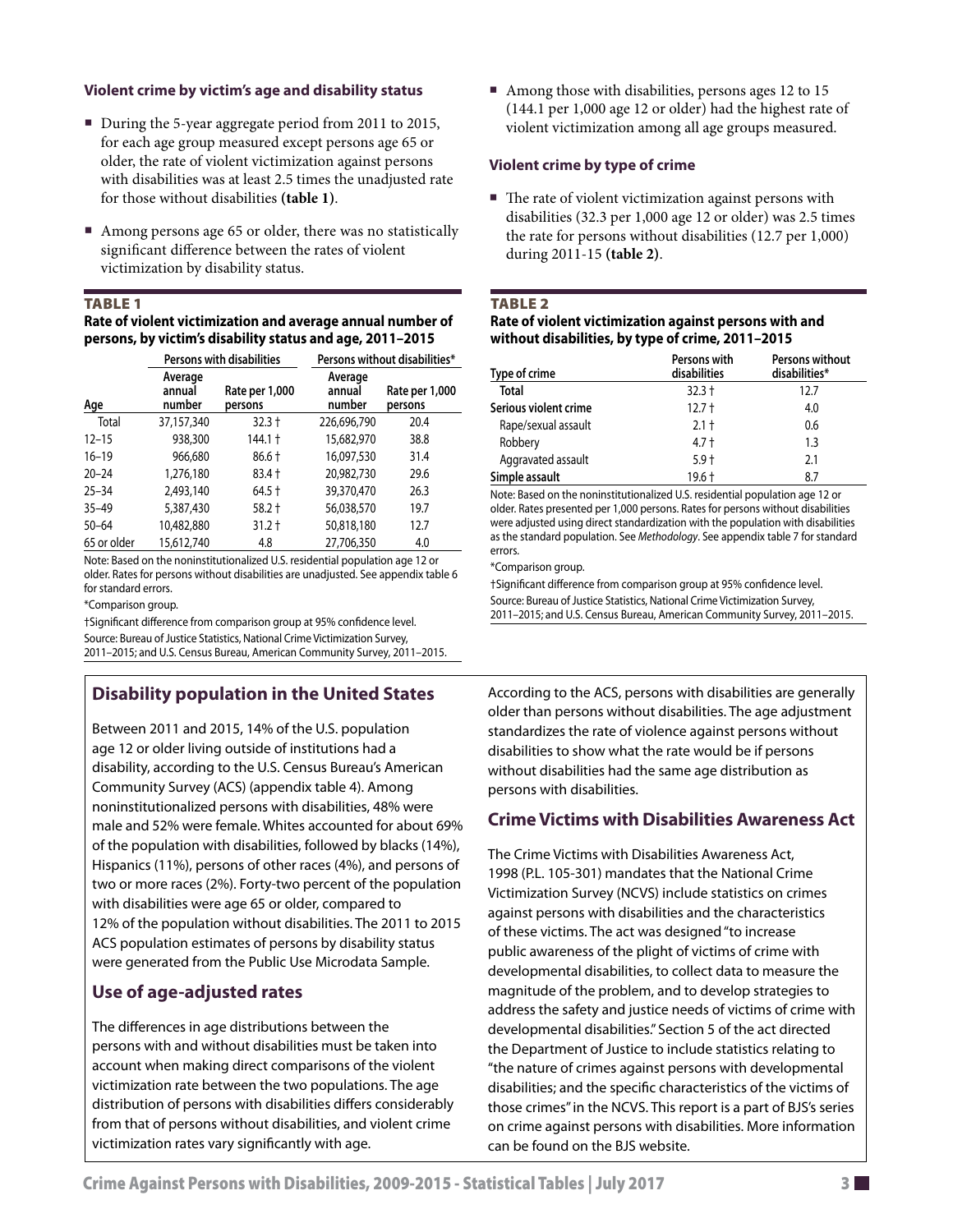- <span id="page-3-0"></span>■ The rate of serious violent crime (rape or sexual assault, robbery, and aggravated assault) for persons with disabilities (12.7 per 1,000) was more than three times the rate for persons without disabilities (4.0 per 1,000).
- The rate of simple assault against persons with disabilities (19.6 per 1,000) was more than twice the rate for persons without disabilities (8.7 per 1,000).
- Serious violent crime accounted for a greater percentage of violence against persons with disabilities (39%) than violence against persons without disabilities (32%) (not shown).
- One in 5 violent crime victims with disabilities believed they were targeted due to their disability (not shown).

# **Violent crime by sex, race, and Hispanic origin**

#### *Sex*

- For both males and females during 2011-15, the rate of violent victimization was higher for persons with disabilities than for those without disabilities **(table 3)**.
- $\blacksquare$  The rate of violent victimization against males with disabilities was 31.8 per 1,000, compared to 14.1 per 1,000 males without disabilities.
- $\blacksquare$  For females with disabilities, the rate of violent victimization was 32.8 per 1,000, compared to 11.4 per 1,000 females without disabilities.

#### TABLE 3

# **Rate of violent victimization against persons with and without disabilities, by victim characteristics, 2011–2015**

| Victim characteristic | Persons with<br>disabilities | Persons without<br>disabilities <sup>a*</sup> |
|-----------------------|------------------------------|-----------------------------------------------|
| <b>Total</b>          | $32.3+$                      | 12.7                                          |
| Sex                   |                              |                                               |
| Male                  | $31.8 +$                     | 14.1                                          |
| Female                | $32.8 +$                     | 11.4                                          |
| Race/Hispanic originb |                              |                                               |
| White                 | $30.8 +$                     | 12.0                                          |
| <b>Black</b>          | $30.8 +$                     | 18.2                                          |
| Hispanic              | $29.3 +$                     | 13.0                                          |
| Other <sup>c</sup>    | $28.2 +$                     | 6.4                                           |
| Two or more races     | 128.5 †                      | 33.6                                          |

Note: Based on the noninstitutionalized U.S. residential population age 12 or older. Rates presented per 1,000. See appendix table 8 for standard errors. \*Comparison group.

†Significant difference from comparison group at 95% confidence level.

aRates for persons without disabilities were adjusted using direct

standardization with the population with disabilities as the standard population. See *Methodology*.

bExcludes persons of Hispanic or Latino origin, unless specified.

cIncludes persons identified as American Indian or Alaska Native and Asian, Native Hawaiian, and Other Pacific Islanders.

Source: Bureau of Justice Statistics, National Crime Victimization Survey, 2011–2015; and U.S. Census Bureau, American Community Survey, 2011–2015.  Among persons with disabilities, no statistically significant difference by sex was found in the rate of violent victimization. However, among those without disabilities, males (14.1 per 1,000) had a higher rate than females (11.4 per 1,000).

#### *Race and Hispanic origin*

- For each racial and ethnic group measured, persons with disabilities had higher violent victimization rates than persons without disabilities during 2011-15.
- Among the racial groups examined, persons of two or more races had the highest rates of violent victimization among persons with disabilities (128.5 per 1,000) and without disabilities (33.6 per 1,000).
- There was no statistically significant difference between the victimization rates of whites (30.8 per 1,000), blacks (30.8 per 1,000), Hispanics (29.3 per 1,000), and persons of other races (28.2 per 1,000) with disabilities.
- Among persons without disabilities, blacks (18.2 per 1,000) had a higher rate of violent victimization than whites (12.0 per 1,000), Hispanics (13.0 per 1,000), and persons of other races (6.4 per 1,000).

# **Types of disability**

- During 2011-15, persons with cognitive disabilities had the highest rates of total violent crime (57.9 per 1,000), serious violent crime (22.3 per 1,000), and simple assault (35.6 per 1,000) among the disability types measured **(table 4)**.
- Persons with hearing disabilities (15.7 per 1,000) had the lowest rates of total violent victimization among the disability types examined.

#### TABLE 4

# **Rate of violent victimization against persons with disabilities, by disability type and type of crime, 2011–2015**

| Disability type    | <b>Total</b><br>violent crime | <b>Serious</b><br>violent crime | Simple<br>assault |  |
|--------------------|-------------------------------|---------------------------------|-------------------|--|
| Cognitive          | $57.9 +$                      | $22.3 +$                        | $35.6 +$          |  |
| Independent living | $30.8 +$                      | $12.1 +$                        | $18.8 +$          |  |
| Ambulatory         | $29.4 +$                      | $13.1 +$                        | $16.3 +$          |  |
| Vision             | $28.8 +$                      | $11.3 +$                        | $17.6 +$          |  |
| Self-care          | $25.9 +$                      | 9.9                             | $16.0 +$          |  |
| Hearing*           | 15.7                          | 7.8                             | 7.9               |  |

Note: Based on the noninstitutionalized U.S. residential population age 12 or older. Includes persons with multiple disability types. Rates presented per 1,000 persons age 12 or older, except for independent living disabilities, which is per 1,000 persons age 15 or older. See *Methodology*. Serious violent crime includes rape or sexual assault, robbery, and aggravated assault. See appendix table 9 for standard errors.

\*Comparison group.

†Significant difference from comparison group at 95% confidence level. Source: Bureau of Justice Statistics, National Crime Victimization Survey, 2011–2015; and U.S. Census Bureau, American Community Survey, 2011–2015.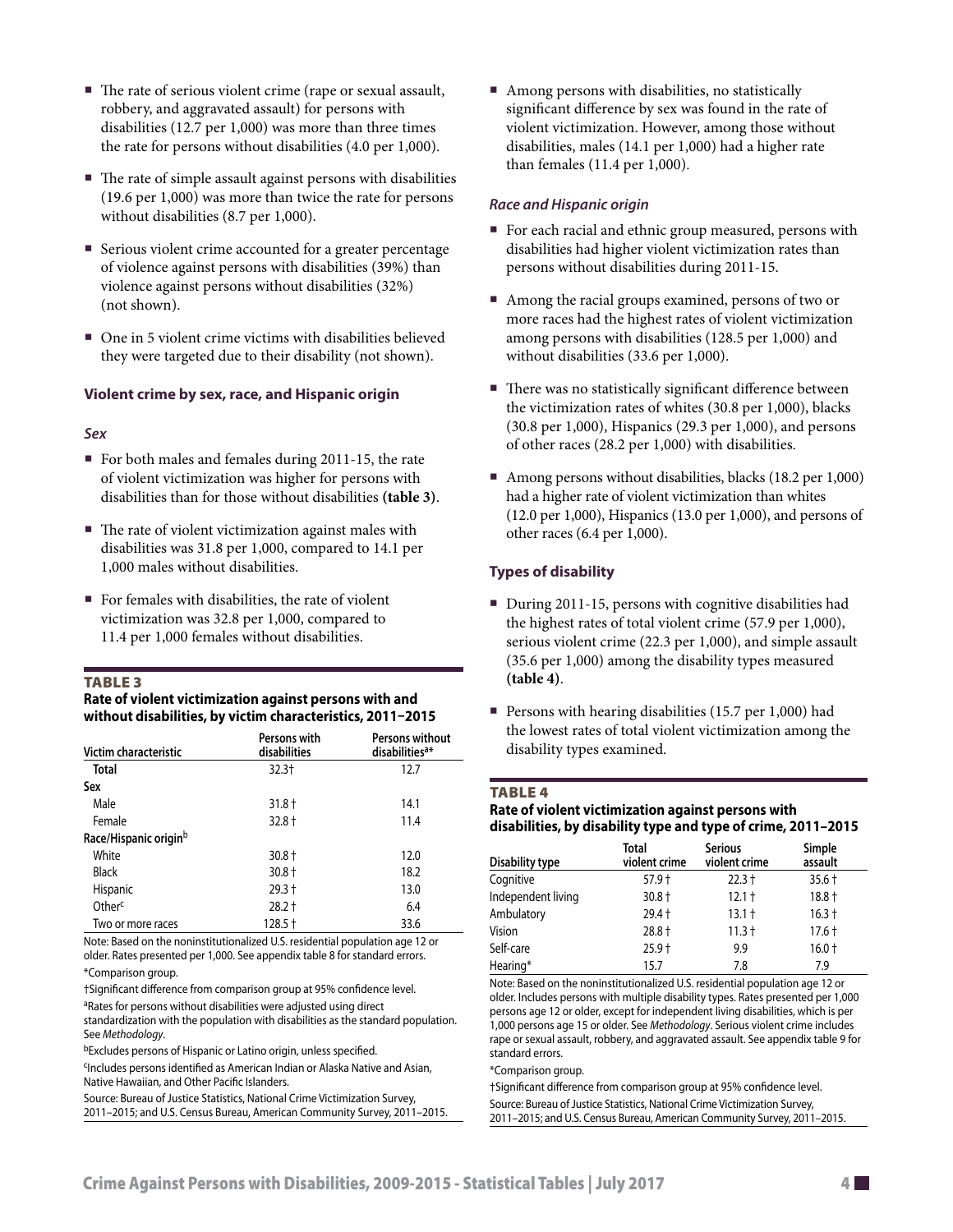- <span id="page-4-0"></span>Persons with vision (11.3 per 1,000), ambulatory (13.1 per 1,000), and independent living (12.1 per 1,000) disabilities had similar rates of serious violence.
- Among both males (55.4 per 1,000) and females (60.3 per 1,000), those with cognitive disabilities had the highest rate of total violent victimization among the disability types measured **(table 5)**.
- Males and females had similar rates of total violent victimization in every disability type measured, except independent living disabilities.
- Among those with independent living disabilities, males (26.5 per 1,000 persons) had a lower rate than females (33.8 per 1,000 persons) (90% confidence level).

# **Violent crime by number of disability types**

- During 2011-15, while 49% of persons with disabilities had multiple disability types (not shown), an estimated 54% of violence against persons with disabilities occurred against those with multiple disability types **(table 6)**.
- Sixty-five percent of rapes or sexual assaults against persons with disabilities were committed against those with multiple disability types, the highest percentage among the crime types examined.<sup>2</sup>
- During 2011-15, persons with a single disability type (29.6 per 1,000) were less likely than persons with multiple disability types (35.2 per 1,000) to be violently victimized (90% confidence level) **(table 7)**.

2For offense definitions see *Criminal Victimization, 2015* (NCJ 250180, BJS web, October 2016, p15), and *Terms and Definitions: Victims* (BJS web).

#### TABLE 5

#### **Rate of violent victimization against persons with disabilities, by disability type and sex, 2011–2015**

| Disability type    | Male* | Female  |  |
|--------------------|-------|---------|--|
| Cognitive          | 55.4  | 60.3    |  |
| Ambulatory         | 29.6  | 29.3    |  |
| Independent living | 26.5  | $33.8+$ |  |
| Self-care          | 24.7  | 26.8    |  |
| Vision             | 24.6  | 32.3    |  |
| Hearing            | 15.0  | 16.8    |  |

Note: Based on the noninstitutionalized U.S. residential population age 12 or older. Includes persons with multiple disability types. Rates presented per 1,000 persons age 12 or older, except for independent living disabilities, which are per 1,000 persons age 15 or older. See *Methodology*. See appendix table 10 for standard errors.

\*Comparison group.

‡Significant difference from comparison group at 90% confidence level. Source: Bureau of Justice Statistics, National Crime Victimization Survey, 2011–2015; and U.S. Census Bureau, American Community Survey, 2011–2015.

- The rate of serious violent crime against persons with a single disability type (11.4 per 1,000) was less than the rate for persons with multiple disability types (14.1 per 1,000).
- The rate of rape or sexual assault against persons with a single disability type (1.4 per 1,000) was lower than the rate for those with multiple disability types (2.8 per 1,000).
- Rates of robbery, aggravated assault, and simple assault did not differ significantly by the number of disability types.

## TABLE 6

# **Percent of violent crime against persons with disabilities, by type of crime and number of disability types, 2011–2015**

| Type of crime         | Total | Single<br>disability type* | <b>Multiple</b><br>disability types |
|-----------------------|-------|----------------------------|-------------------------------------|
| <b>Total</b>          | 100%  | 46.4%                      | 53.6% +                             |
| Serious violent crime | 100%  | 45.4%                      | 54.6% +                             |
| Rape/sexual assault   | 100%  | 34.6                       | $65.4 +$                            |
| Robbery               | 100%  | 48.4                       | 51.6                                |
| Aggravated assault    | 100%  | 46.7                       | 53.3                                |
| Simple assault        | 100%  | 47.0%                      | 53.0% ‡                             |

Note: Based on the noninstitutionalized U.S. residential population age 12 or older. For persons ages 12 to 14, independent living disabilities are not included as a disability type. See *Methodology*. See appendix table 11 for standard errors. \*Comparison group.

†Significant difference from comparison group at 95% confidence level. ‡Significant difference from comparison group at 90% confidence level. Source: Bureau of Justice Statistics, National Crime Victimization Survey, 2011–2015.

# TABLE 7

# **Rate of violent victimization, by number of disability types and type of crime, 2011–2015**

| Type of crime         | Single<br>disability type* | Multiple<br>disability types |  |
|-----------------------|----------------------------|------------------------------|--|
| <b>Total</b>          | 29.6                       | $35.2 \pm$                   |  |
| Serious violent crime | 11.4                       | $14.1 +$                     |  |
| Rape/sexual assault   | 1.4                        | $2.8 +$                      |  |
| Robbery               | 4.5                        | 5.0                          |  |
| Aggravated assault    | 5.5                        | 6.4                          |  |
| Simple assault        | 18.2                       | 21.1                         |  |

Note: Based on the noninstitutionalized U.S. residential population age 12 or older. Rates presented per 1,000 persons. For persons ages 12 to 14, independent living disabilities are not included as a disability type. See *Methodology*. See appendix table 12 for standard errors.

\*Comparison group.

†Significant difference from comparison group at 95% confidence level.

‡Significant difference from comparison group at 90% confidence level. Source: Bureau of Justice Statistics, National Crime Victimization Survey,

2011–2015; and U.S. Census Bureau, American Community Survey, 2011–2015.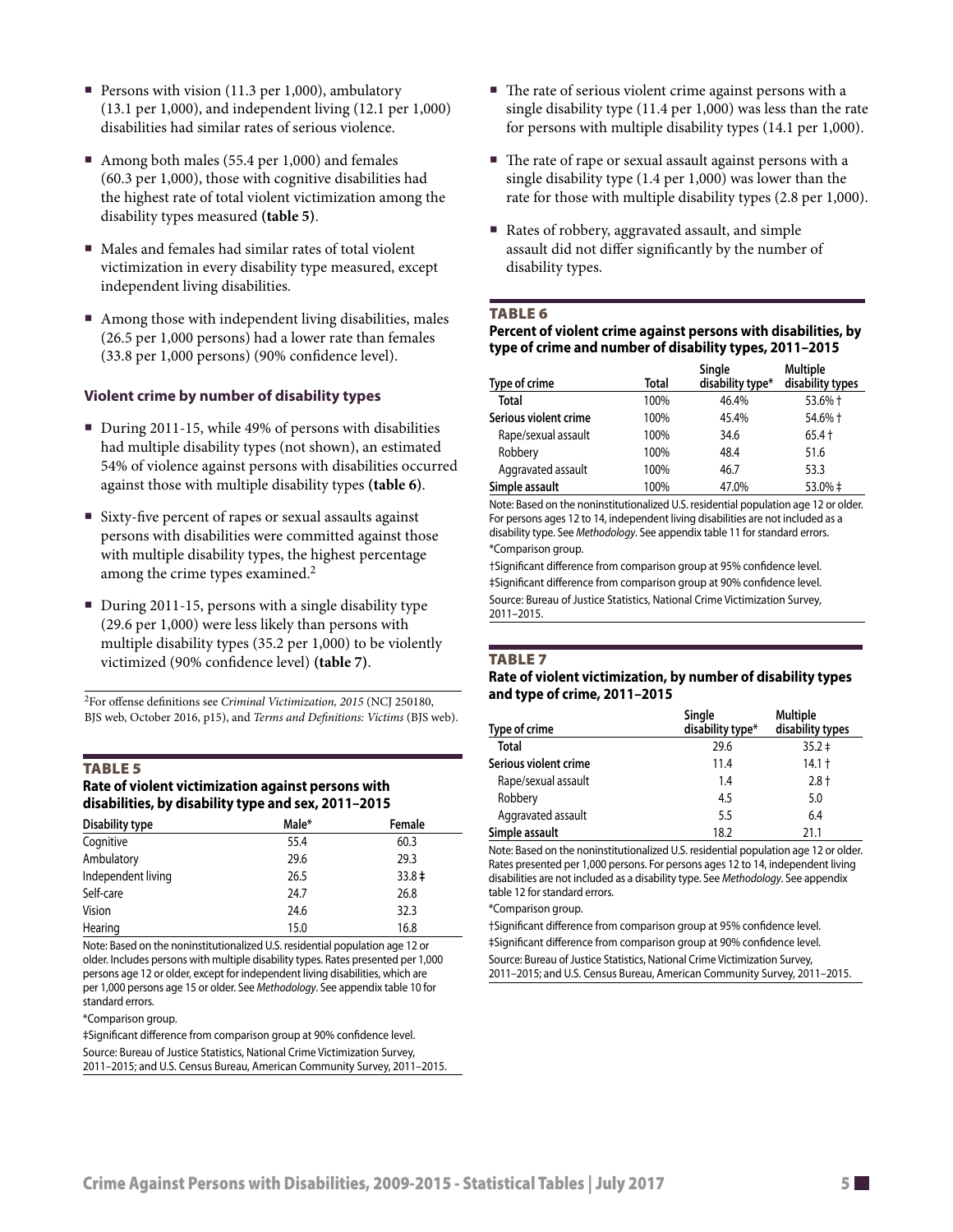# <span id="page-5-0"></span>**Victim-offender relationship**

- A higher percentage of violence against persons with disabilities (40%) was committed by persons the victims knew well or who were casual acquaintances than against persons without disabilities (32%) **(table 8)**.
- A lower percentage of total violence against persons with disabilities (30%) was committed by strangers than against persons without disabilities (39%) during 2011-15.
- There was no statistically significant difference in the percentage of total violence committed by intimate partners (including spouses, ex-spouses, boyfriends, and girlfriends) of victims with (15%) and without (13%) disabilities.
- Other relatives (including parents, children, and other relatives) accounted for a higher percentage of violence against persons with disabilities (10%) than persons without disabilities (6%).

# **Time of crime**

- For violent crime victims with and without disabilities during 2011-15, a higher percentage of violence occurred during the daytime than nighttime **(table 9).** This was also true for the rate of violent victimization against persons with disabilities (not shown).
- **Persons with disabilities (57%) and without disabilities** (54%) experienced similar percentages of violence in the daytime.
- **Persons with disabilities (38%) experienced a lower** percentage of violence that occurred at nighttime than persons without disabilities (43%) (90% confidence level).

# TABLE 8

#### **Victim-offender relationship, by victim's disability status, 2011–2015**

| Victim-offender relationship    | Persons with<br>disabilities | Persons without<br>disabilities* |
|---------------------------------|------------------------------|----------------------------------|
| Total                           | 100%                         | 100%                             |
| Intimate partner <sup>a</sup>   | 14.7                         | 12.8                             |
| Other relatives <sup>b</sup>    | $10.0 +$                     | 6.4                              |
| Well known/casual acquaintances | $40.0 +$                     | 32.5                             |
| <b>Strangers</b>                | $30.3 +$                     | 39.4                             |
| Unknown                         | $5.0 +$                      | 8.8                              |

Note: Based on the noninstitutionalized U.S. residential population age 12 or older. See appendix table 13 for standard errors.

\*Comparison group.

aIncludes spouses, ex-spouses, boyfriends, and girlfriends.

bIncludes parents, children, and other relatives.

†Significant difference from comparison group at 95% confidence level. Source: Bureau of Justice Statistics, National Crime Victimization Survey, 2011–2015.

#### **Police reporting**

- There was no statistically significant difference in the percentages of violent crime reported to police for victims with (49%) and without (46%) disabilities during 2011-15 **(table 10)**.
- Violence against persons with a single disability type (45%) was less likely to be reported to the police than violence against persons with multiple disability types (52%) (90% confidence level).
- Violence against persons with ambulatory disabilities (55%) was more likely to be reported to police than violence against persons with vision (42%) and cognitive (47%) disabilities.

#### TABLE 9

# **Time violent crime occurred, by victim's disability status, 2011–2015**

| Time of crime                   | Persons with<br>disabilities | Persons without<br>disabilities* |
|---------------------------------|------------------------------|----------------------------------|
| Total                           | 100%                         | 100%                             |
| Daytime (after 6 a.m. - 6 p.m.) | 57.1                         | 53.6                             |
| Nighttime (after 6 p.m.–6 a.m.) | $38.2 \pm$                   | 42.7                             |
| Unknown                         | 4.8                          | 37                               |
|                                 |                              |                                  |

Note: Based on the noninstitutionalized U.S. residential population age 12 or older. See appendix table 14 for standard errors.

\*Comparison group.

‡Significant difference from comparison group at 90% confidence level. Source: Bureau of Justice Statistics, National Crime Victimization Survey, 2011–2015.

#### TABLE 10

# **Violent crime reported to police, by victim's disability status and disability type, 2011–2015**

| Disability status and type             | Reported to police |  |  |
|----------------------------------------|--------------------|--|--|
| Persons without disabilities*          | 45.5%              |  |  |
| Persons with disabilities <sup>a</sup> | 48.9%              |  |  |
| Single disability type                 | 45.4               |  |  |
| Multiple disability types              | $51.9 +$           |  |  |
| Disability type <sup>b</sup>           |                    |  |  |
| Ambulatory                             | 54.8% +            |  |  |
| Independent living                     | $53.9 +$           |  |  |
| Self-care                              | $53.6 \pm$         |  |  |
| Hearing                                | 51.1               |  |  |
| Cognitive                              | 47.4               |  |  |
| Vision                                 | 42.3               |  |  |

Note: Based on the noninstitutionalized U.S. residential population age 12 or older. See appendix table 15 for standard errors.

\*Comparison group.

†Significant difference from comparison group at 95% confidence level.

‡Significant difference from comparison group at 90% confidence level.

<sup>a</sup>For persons ages 12 to 14, independent living disabilities is not included as a disability type. See *Methodology*.

bIncludes persons with multiple disability types.

Source: Bureau of Justice Statistics, National Crime Victimization Survey, 2011–2015.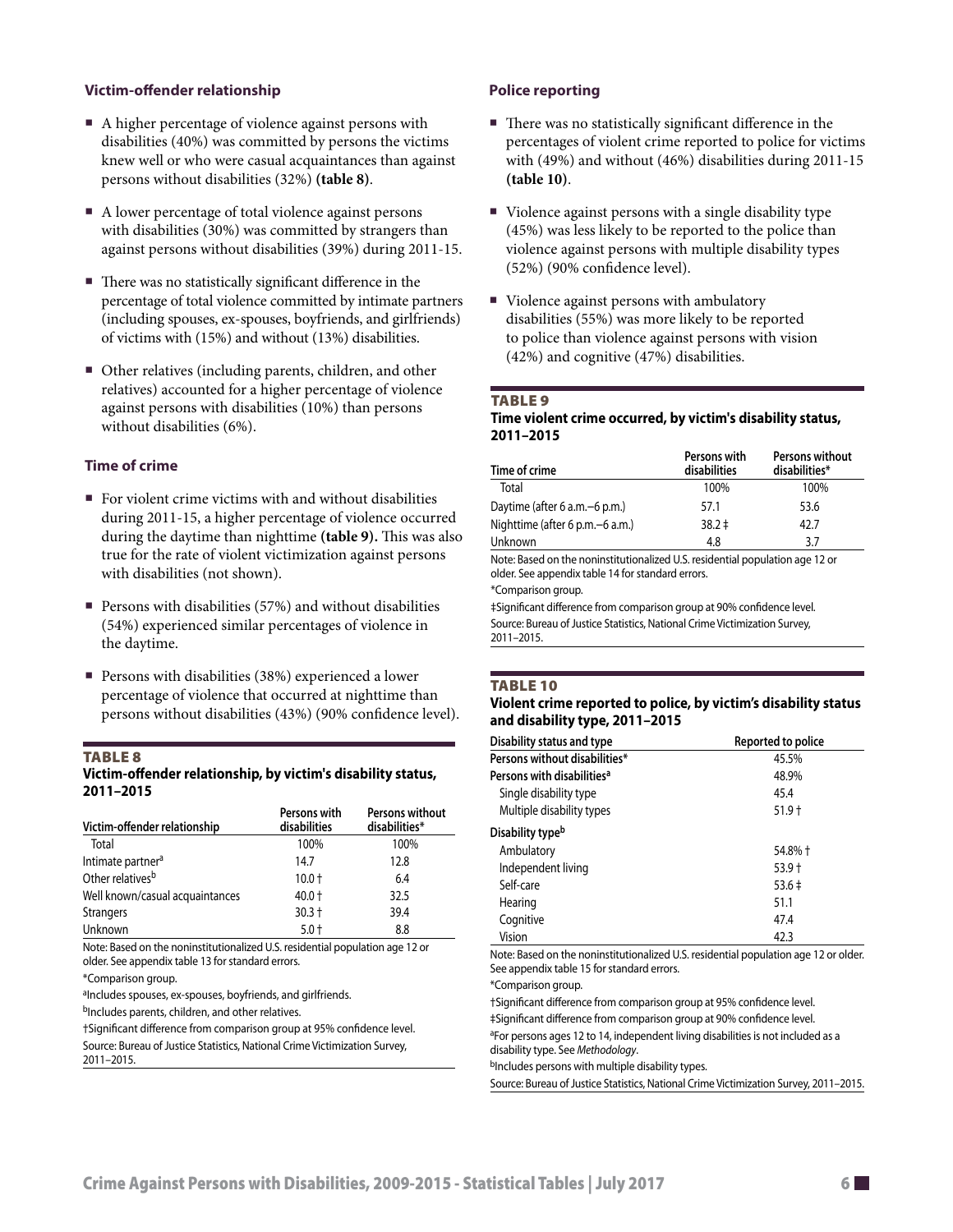- <span id="page-6-0"></span>■ The majority of violence against persons with (64%) and without (62%) disabilities reported to the police was reported by the victim **(table 11)**.
- A household member other than the victim reported 6% of violence against persons with disabilities to police, which was smaller than the percentage reported for persons without disabilities (10%).
- Victims with and without disabilities offered similar reasons for not reporting to police **(table 12)**.
- Twenty percent of unreported violence against persons with disabilities was not reported because it was not important enough to the victim. Twenty-one percent was not reported because the victim did not think the police would help.
- Forty percent of unreported violence against persons with disabilities was dealt with in another way.

#### Table 11

# **Person who notified police of violent crime, by victim's disability status, 2011–2015**

| Person who notified police     | Persons with<br>disabilities | <b>Persons without</b><br>disabilities* |
|--------------------------------|------------------------------|-----------------------------------------|
| Total                          | 100%                         | 100%                                    |
| Victim                         | 64.0                         | 61.7                                    |
| Someone else                   | $19.6 +$                     | 10.7                                    |
| Other household member         | $6.2 +$                      | 10.4                                    |
| Someone official               | $5.6 +$                      | 8.3                                     |
| Police were at the scene       | $2.5 +$                      | 6.0                                     |
| Offender was a police officer  | 0.2!                         | 0.3                                     |
| Police notified some other way | 1.8                          | 2.1                                     |

Note: Based on the noninstitutionalized U.S. residential population age 12 or older. Someone official includes a guard, apartment manager, school official, and other officials. In less than 1% of cases, the person who contacted police was unknown. See appendix table 16 for standard errors.

! Interpret with caution. Estimate is based on 10 or fewer sample cases or coefficient of variation is greater than 50%.

\*Comparison group.

†Significant difference from comparison group at 95% confidence level. Source: Bureau of Justice Statistics, National Crime Victimization Survey, 2011–2015.

# **Victim services**

During 2011-15, a greater percentage of violence against persons with disabilities (12%) involved receipt of assistance from a nonpolice victim service agency than violence against persons without disabilities (8%) (table **13)**.

# TABLE 12

# **Reasons for not reporting violent crime to police, by victim's disability status, 2011–2015**

| Reason                                          | Persons with<br>disabilities | <b>Persons without</b><br>disabilities* |
|-------------------------------------------------|------------------------------|-----------------------------------------|
| Dealt with another way <sup>a</sup>             | 40.0%                        | 42.9%                                   |
| Otherb                                          | 36.8                         | 33.1                                    |
| Police would not help <sup>c</sup>              | 20.8                         | 18.8                                    |
| Was not important enough to victim <sup>d</sup> | 20.4                         | 24.2                                    |
| Police could not do anything <sup>e</sup>       | 3.0                          | 3.3                                     |
| Insurance would not cover                       | 0.1!                         | 0.2!                                    |

Note: Based on the noninstitutionalized U.S. residential population age 12 or older. Detail may not sum to total because more than one response was allowed. See appendix table 17 for standard errors.

! Interpret with caution. Estimate based on 10 or fewer sample cases or coefficient of variation is greater than 50%.

\*Comparison group.

aIncludes reported to another official and private or personal matter.

<sup>b</sup>Includes did not want to get offender in trouble with the law, was advised not to report to police, was afraid of reprisal, reporting was too inconvenient, did not know why it was not reported, and other reasons.

cIncludes police would not think it was important enough, police would be inefficient, police would be biased, and offender was a police officer.

dIncludes minor or unsuccessful crime, offender was a child, and not clear if a crime occurred.

eIncludes did not find out until too late, could not recover or identify property, and could not find or identify offender.

Source: Bureau of Justice Statistics, National Crime Victimization Survey, 2011–2015.

# TABLE 13

# **Percent of violent victimizations in which assistance from a nonpolice victim services agency was received, by victim's disability status, 2011–2015**

| Disability status             | Percent of violent victimizations |
|-------------------------------|-----------------------------------|
| Persons with disabilities     | $12.3\% +$                        |
| Persons without disabilities* | -8.3                              |

Note: Based on the noninstitutionalized U.S. residential population age 12 or older. See appendix table 18 for standard errors.

\*Comparison group.

†Significant difference from comparison group at 95% confidence level. Source: Bureau of Justice Statistics, National Crime Victimization Survey, 2011**–**2015.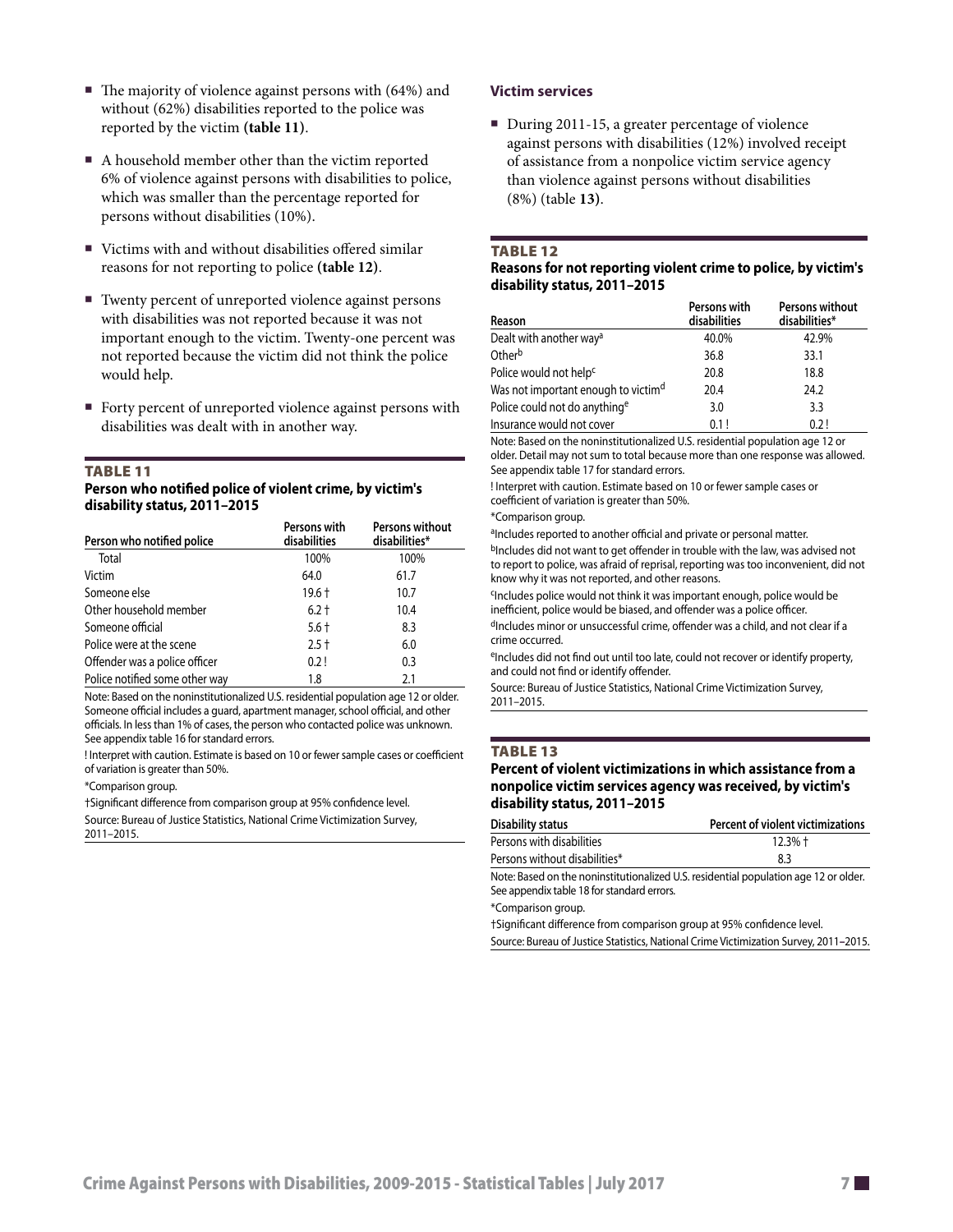# Methodology

# **Survey coverage**

The National Crime Victimization Survey (NCVS) is an annual data collection conducted by the U.S. Census Bureau for the Bureau of Justice Statistics (BJS). The NCVS is a self-report survey in which interviewed persons are asked about the number and characteristics of victimizations they experienced during the prior 6 months. The NCVS collects information on nonfatal personal crimes (rape or sexual assault, robbery, aggravated assault, simple assault, and personal larceny) and household property crimes (burglary, motor vehicle theft, and other theft) both reported and not reported to police. In addition to providing annual level and change estimates on criminal victimization, the NCVS is the primary source of information on the nature of criminal victimization incidents.

Survey respondents provide information about themselves (e.g., age, sex, race and Hispanic origin, marital status, education level, and income) and whether they experienced a victimization. The NCVS collects information for each victimization incident about the offender as perceived by the victim (e.g., sex, race, Hispanic origin, age, and victim-offender relationship), characteristics of the crime (including time and place of occurrence, use of weapons, nature of injury, and economic consequences), whether the crime was reported to police, reasons the crime was or was not reported, and experiences with the criminal justice system.

The NCVS is administered to persons age 12 or older from a nationally representative sample of households in the United States. The survey defines a household as a group of persons who all reside at a sampled address. Persons are considered household members when the sampled address is their usual place of residence at the time of the interview and when they have no usual place of residence elsewhere. Once selected, households remain in the sample for 3 years, and eligible persons in these households are interviewed every 6 months either in person or over the phone for a total of seven interviews.

Generally, all first interviews are conducted in person, with subsequent interviews conducted either in person or by phone. New households rotate into the sample on an ongoing basis to replace outgoing households that have been in the sample for a 3-year period. The sample includes persons living in group quarters (such as dormitories, rooming houses, and religious group dwellings) and excludes persons living in military barracks and institutional settings (such as correctional or hospital facilities) and persons who are homeless.

In 2007, the NCVS adopted questions from the U.S. Census Bureau's American Community Survey (ACS) to measure the rate of victimization against persons with disabilities. The NCVS does not identify persons in the general population with disabilities.3 The ACS Subcommittee on Disability Questions developed the disability questions based on those used in the 2000 Decennial Census and earlier versions of the ACS. The questions identify persons who may require assistance to maintain their independence, be at risk for discrimination, or lack opportunities available to the general population because of limitations related to a prolonged (i.e., 6 months or longer) sensory, physical, mental, or emotional condition. More information about the ACS and the disability questions is available on the U.S. Census Bureau's website at [https://](https://www.census.gov/people/disability/methodology/acs.html) [www.census.gov/people/disability/methodology/acs.html](https://www.census.gov/people/disability/methodology/acs.html).

# **Changes to the disability questions in the NCVS and ACS in 2008**

In 2008, the U.S. Census Bureau changed some of the disability questions on the ACS. The question about sensory disability was separated into two questions about blindness and deafness, and the questions about physical disability asked only about serious difficulty walking or climbing stairs. Also, questions on employment disability and going outside of the home were eliminated in 2008. Analysis of 2007 and 2008 ACS disability data by the U.S. Census Bureau revealed significant conceptual and measurement differences between the 2007 and 2008 disability questions. The U.S. Census Bureau concluded that data users should not compare the 2007 estimates of the population with disabilities to those of later years. Because the 2007 and 2008 NCVS disability questions mirrored the ACS disability questions, estimates of victimization of persons with disabilities from the 2007 and 2008 NCVS should not be compared. As a result, the 2007 disability data are not presented in this report. Further explanation about incomparability of the 2007 and 2008 ACS disability data is available at [https://www.census.gov/people/disability/](https://www.census.gov/people/disability/files/2008ACS_disability.pdf) [files/2008ACS\\_disability.pdf](https://www.census.gov/people/disability/files/2008ACS_disability.pdf).

<sup>3</sup>Beginning in July 2016, questions about disability status of victims were removed from the crime incident form of the NCVS. The questions were placed on the screener questionnaire to ask about the disability status of the general noninstitutionalized household population.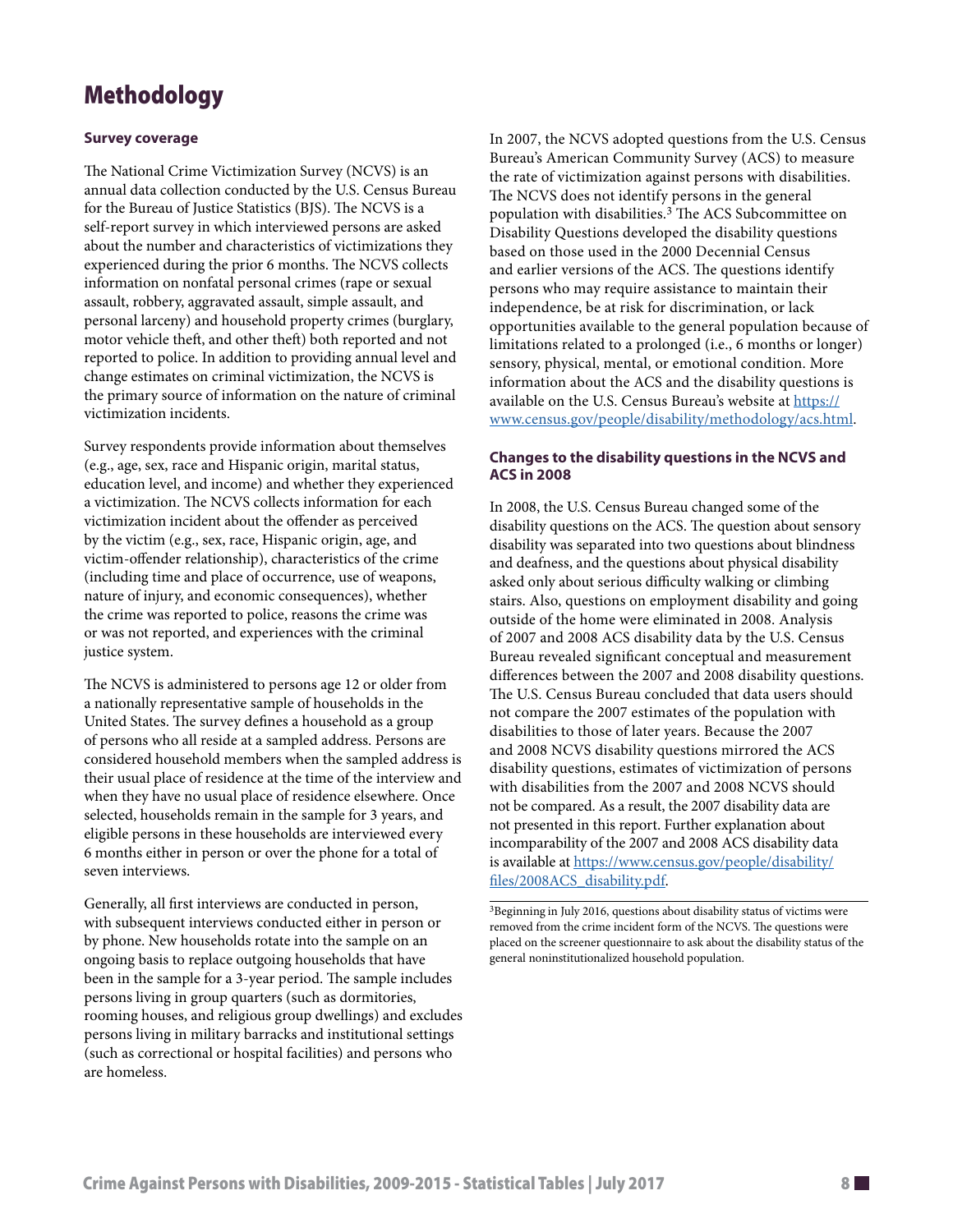# **Disability questions included in the NCVS between 2009 and 2015**

# *Questions 169a through 173*

**169a**. Are you deaf or do you have serious difficulty hearing?

**169b.** Are you blind or do you have serious difficulty seeing, even when wearing glasses?

**170a.** Because of a physical, mental, or emotional condition, do you have serious difficulty—

- **concentrating, remembering, or making decisions**
- walking or climbing stairs
- dressing or bathing?

**170b.** Because of a physical, mental, or emotional condition, do you have difficulty doing errands alone, such as visiting a doctor's office or shopping?

**171.** Is "Yes" marked in any of 169a-170b? (That is, has the respondent indicated that he/she has a health condition or disability?)

**172.** During the incident you just told me about, do you have reason to suspect you were victimized because of your health condition(s), impairment(s), or disability(ies)?

**173.** What health conditions, impairments, or disabilities do you believe caused you to be targeted for this incident?

# **Age limitation on independent living disabilities**

In the ACS, persons ages 12 to 14 are not asked about having an independent living disability and are, therefore, excluded from the populations with independent living disabilities. Even though crime victims ages 12 to 14 receive this question in the NCVS (question 170b), victims ages 12 to 14 who respond affirmatively are excluded from rates of violent victimization against persons with an independent living disability to match the age limitations for having an independent living disability in the ACS (age 15 or older). In this report, rates of violence against persons with an independent living disability are per 1,000 persons age 15 or older, compared to rates per 1,000 persons age 12 or older for other disability types. Also, violent crime victims ages 12 to 14 who report in the NCVS that they have an independent living disability and no other disability type are classified as not having a disability, to be compatible with age limits on the disability definitions in the ACS.

# **Limitations of the estimates**

The NCVS was designed to measure the incidence of criminal victimization against the U.S. civilian household population, excluding persons who live in institutions and the homeless. Institutions include adult correctional facilities, juvenile facilities, nursing or skilled nursing facilities, inpatient hospice facilities, residential schools for persons with disabilities, and hospitals with patients who have no usual home elsewhere. The measures of crime against persons with disabilities (as measured by the NCVS) cover only persons with disabilities who are living among the general population in household settings. Subsequently, there is some coverage error in using solely the noninstitutionalized population. For example, according to the ACS, about 95% of the 1.3 million persons age 65 or older living in institutions had disabilities in 2015 (not shown). Because persons in these facilities would not be covered in the NCVS, estimates of violence against these persons were not counted. The lack of information from the institutions will result in an undercount of violence against persons with disabilities.

Certain aspects of the NCVS design can also contribute to underestimating the level or type of violence against persons with disabilities. For example, the survey instruments, modes of interview, and interviewing protocols used in the NCVS may not be suited for interviewing persons who have difficulty communicating, especially by telephone. Some persons have disabilities that limit their verbal communication and use technology to enhance their ability to communicate, but many persons do not have access to such technology.

Proxy interviews may also lead to an underestimate of violence against persons with disabilities. The survey requires direct interviews with eligible respondents but allows the use of proxy interviews with a caregiver or other eligible party in a limited set of circumstances. A proxy interview is allowed when a respondent is physically or mentally incapable of responding. The survey restrictions on proxy interviews were instituted because someone else may not know about the victimization experiences of the respondent, or because the person providing the information via proxy may be the perpetrator of the violence experienced by the respondent. Because proxy respondents may be more likely to omit crime incidents or may not know some details about reported incidents, the number or types of crimes against persons with disabilities may be underestimated.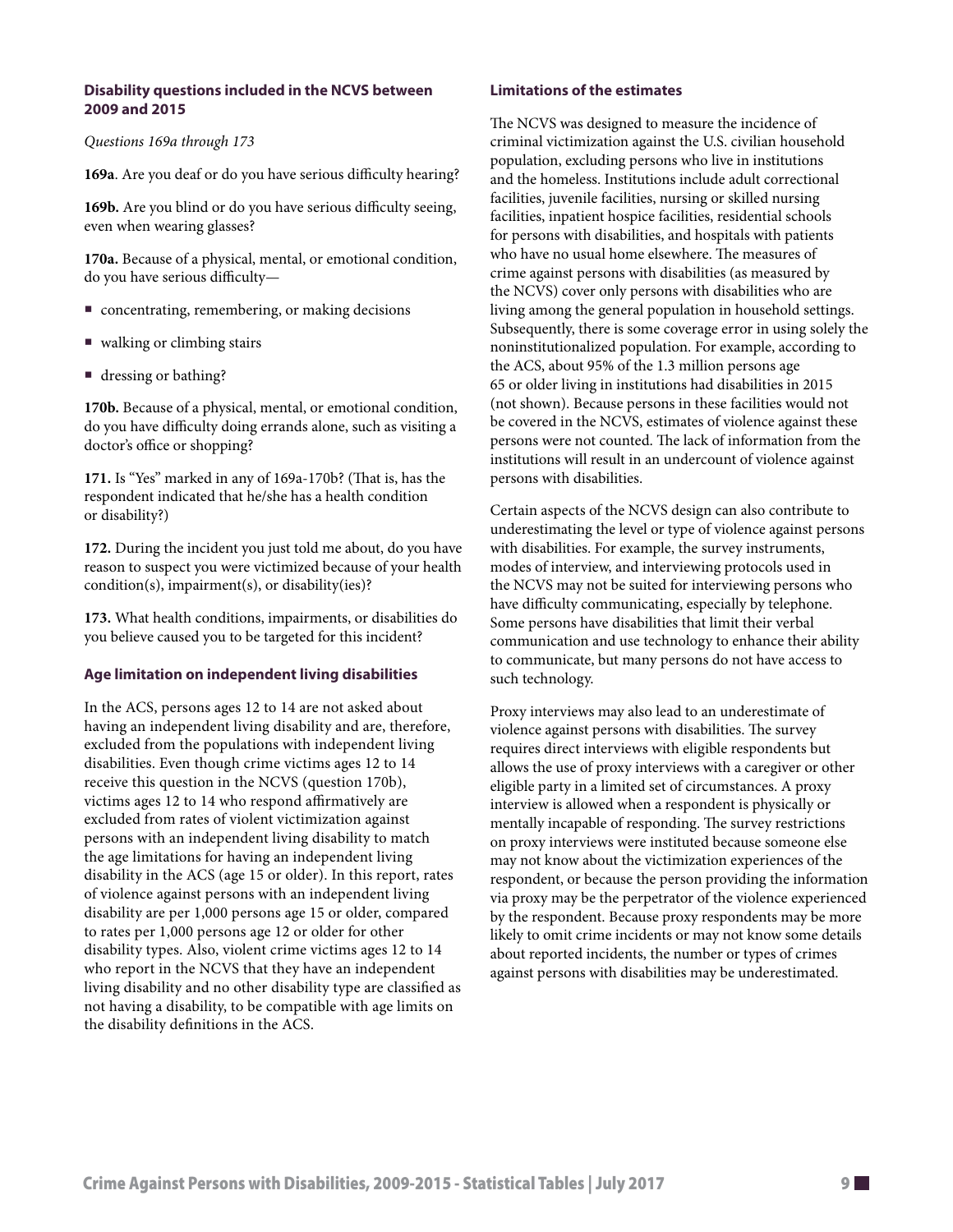In 2015, information from about 6% of violent crime incidents against persons with disabilities was obtained from proxy interviews. In addition, 76% of the reports of violent incidents against persons with disabilities obtained through proxy interviews were for simple assault, compared to about 58% of reports of violent incidents against persons with disabilities obtained through nonproxy interviews (not shown).

#### **Public Use Microdata Sample data**

To generate populations by disability status between 2008 and 2015, Public Use Microdata Sample (PUMS) data from the U.S. Census Bureau's ACS were used to calculate populations by disability status. The ACS PUMS dataset is a sample of population and housing unit records from the ACS. Usually, the PUMS files include about two-thirds of the cases contained in the larger, complete confidential dataset. The ACS PUMS files include the actual responses collected in ACS questionnaires, although some responses have been edited to protect the confidentiality of respondents. The ACS PUMS file included sample weights for each person and housing unit, which were applied to the individual records to expand the sample to estimate totals and percentages of the full population. For more information on ACS PUMS data from the U.S. Census Bureau, see [https://www.census.gov/](https://www.census.gov/programs-surveys/acs/technical-documentation/pums.html) [programs-surveys/acs/technical-documentation/pums.html.](https://www.census.gov/programs-surveys/acs/technical-documentation/pums.html)

# **Direct standardization**

To generate age-adjusted rates of violent victimization of persons without disabilities, direct standardization was used with the population with disabilities as the standard population.4 This procedure eliminates the problem of different age distributions between and within groups. In general, persons with disabilities are an older population than persons without disabilities. Because of this and due to the fact that crime rates vary by age, direct standardization produces age-adjusted rates for persons without disabilities that would occur if the population without disabilities had the same age distribution as the population with disabilities.

The age-adjusted violent victimization rate, using direct standardization (Rd), is calculated as—

 $R_{d} = \sum (w_{a} * r_{a})$ 

where

 $R_d$  = age-adjusted rate of violent victimization of the population without disabilities calculated using direct standardization

 $w_2$  = weight calculated from the population with disabilities for age-group a

r <sup>a</sup> = unadjusted rate of violent victimization of persons without disabilities in age-group a.

The weight  $(w_a)$  for age-group a is calculated as—

$$
w_a = n_a / N
$$

where

 $w_a$  = weight calculated from the population with disabilities for age-group a

 $n_a$  = number of persons in age-group a in the population with disabilities

 $N =$  total number of persons in the population with disabilities.

In figure 1, for each year, unadjusted rates were calculated for persons with disabilities. For persons without disabilities, rates were age-adjusted to the population with disabilities for that year. For example, the 2014-15 rate of violent victimization against persons with disabilities was unadjusted. The 2014-15 rate of violent victimization against persons without disabilities was age-adjusted using the 2014-15 population with disabilities as the standard population.

#### **Change in direct standardization calculations**

In previous BJS reports about crimes against persons with disabilities, several different methods were used to calculate age-adjusted rates. More specifically, changes in the standard population were made. In the past, the population without disabilities and the 2000 U.S. standard population generated by the U.S. Census Bureau have both been used as the standard population in calculating age-adjusted rates for persons with and without disabilities. Each time a change was made to the standard population, rates for all years were recalculated using the new standard population. This resulted in previous years having different rates from earlier reports.

#### **Nonresponse and weighting adjustments**

In 2015, about 95,760 households and 163,880 persons age 12 or older were interviewed for the NCVS. Each household was interviewed twice during the year. The response rate was 82% for households and 86% for eligible persons. Victimizations that occurred outside of the United States were excluded from this report. In 2015, less than 1% of the unweighted victimizations occurred outside of the United States and were excluded from the analyses.

<sup>4</sup>For more information on direct standardization, see Curtin, L. R. & Klein, R. J. (1995). Direct standardization (age-adjusted death rates). *Healthy People 2000: Statistical Notes, 6 Revised.* Available at [https://www.cdc.gov/](https://www.cdc.gov/nchs/data/statnt/statnt06rv.pdf) [nchs/data/statnt/statnt06rv.pdf.](https://www.cdc.gov/nchs/data/statnt/statnt06rv.pdf)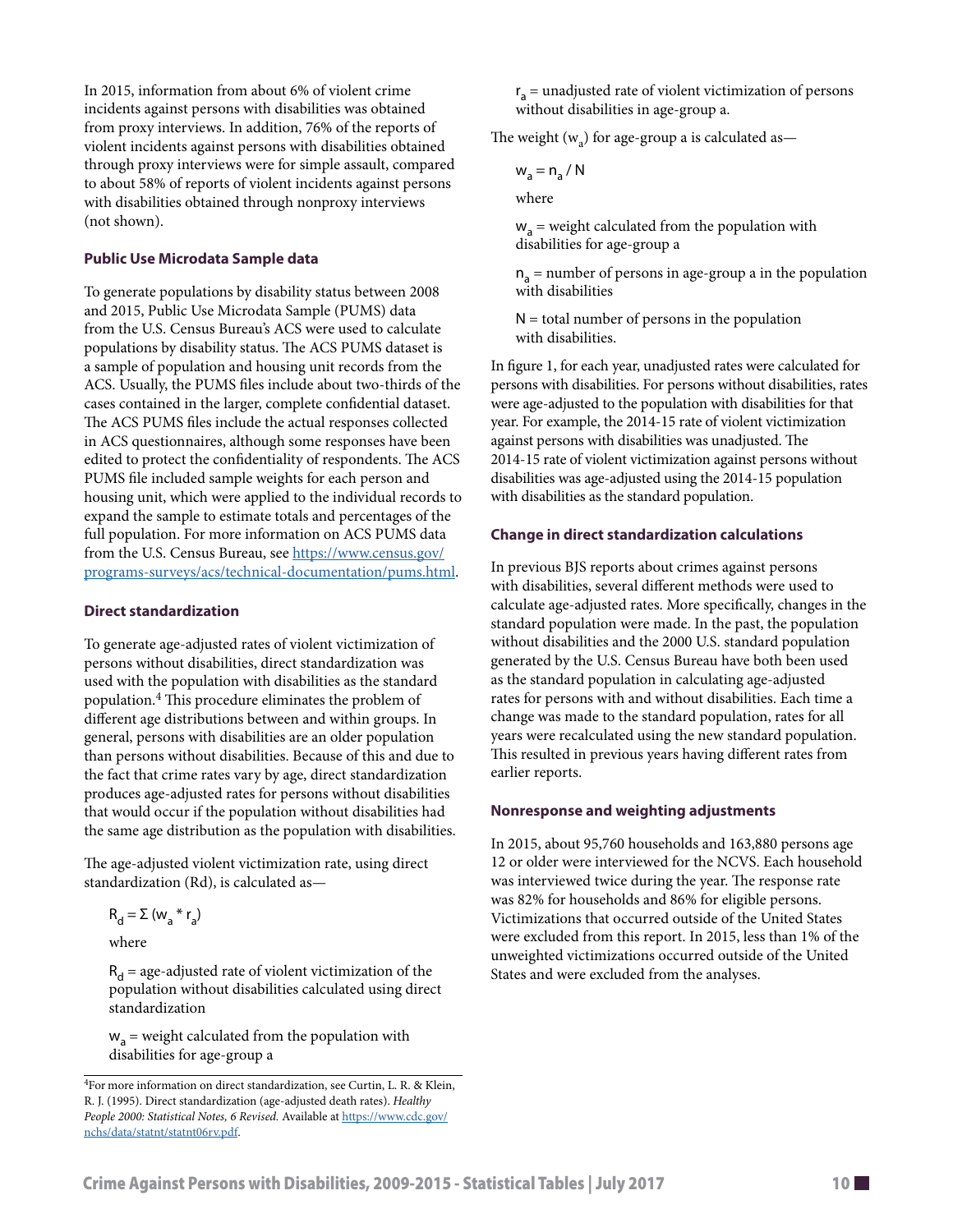Estimates in this report use data from the 2008 to 2015 NCVS data files weighted to produce annual estimates for persons age 12 or older living in U.S. households. Because the NCVS relies on a sample rather than a census of the entire U.S. population, weights are designed to inflate sample point estimates to known population totals and to compensate for survey nonresponse and other aspects of the sample design.

The NCVS data files include both household and person weights. The household weight is commonly used to calculate estimates of property crimes, such as motor vehicle theft or burglary, which are identified with the household. Person weights provide an estimate of the population represented by each person in the sample. Person weights are most frequently used to compute estimates of crime victimizations of persons in the total population. After proper adjustment, both household and person weights are also used to form the denominator in calculations of crime rates.

The victimization weights used in this analysis account for the number of persons present during an incident and for repeat victims when a series of incidents occurs. The weighting counts a series of incidents as the actual number of incidents reported by the victim, up to a maximum of 10 incidents. Series victimizations are victimizations that are similar in type but occur with such frequency that a victim is unable to recall each individual event or to describe each event in detail. Survey procedures allow NCVS interviewers to identify and classify these similar victimizations as series victimizations and collect detailed information on only the most recent incident in the series. In 2015, series incidents accounted for about 1% of all victimizations and 4% of all violent victimizations. The approach to weighting series incidents as the number of incidents up to a maximum of 10 produces more reliable estimates of crime levels, while the cap at 10 minimizes the effect of extreme outliers on the rates. Additional information on the series enumeration is detailed in the report *Methods for Counting High Frequency Repeat Victimizations in the National Crime Victimization Survey* (NCJ 237308, BJS web, April 2012).

# **Standard error computations for percentages and unadjusted rates**

When national estimates are derived from a sample, as is the case with the NCVS, caution must be taken when comparing one estimate to another or when comparing estimates over time. Although one estimate may be larger than another, estimates based on a sample have some degree of sampling error. The sampling error of an estimate depends on several factors, including the amount of variation in the responses, the size of the sample, and the size of the subgroup for which the estimate is computed. When the sampling error around the estimates is taken into consideration, estimates that appear different may not be statistically different.

One measure of the sampling error associated with an estimate is the standard error. The standard error can vary from one estimate to another. In general, for a given metric, an estimate with a smaller standard error provides a more reliable approximation of the true value than an estimate with a larger standard error. Estimates with relatively large standard errors are associated with less precision and reliability and should be interpreted with caution.

To generate standard errors around numbers and estimates from the NCVS, the U.S. Census Bureau produces generalized variance function (GVF) parameters for BJS. GVFs take into account aspects of the NCVS complex sample design and represent the curve fitted to a selection of individual standard errors based on the Jackknife Repeated Replication technique. GVF parameters were used to generate standard errors for each point estimate (such as counts, percentages, and unadjusted rates) in this report. For estimates, standard errors were based on the ratio of the sums of victimizations and respondents across years.

BJS conducted tests to determine whether differences in estimated percentages and unadjusted rates in this report were statistically significant once sampling error was taken into account. Using statistical programs developed specifically for the NCVS, all comparisons in the text were tested for significance. The primary test procedure was the Student's t-statistic, which tests the difference between two sample estimates. Unless otherwise noted, the findings described in this report as higher, lower, or different passed a test at the 0.05 level of statistical significance (95% confidence level). Findings that passed a test at the 0.10 level of significance are noted as such in the text (90% confidence level). Caution is required when comparing estimates not explicitly discussed in this report.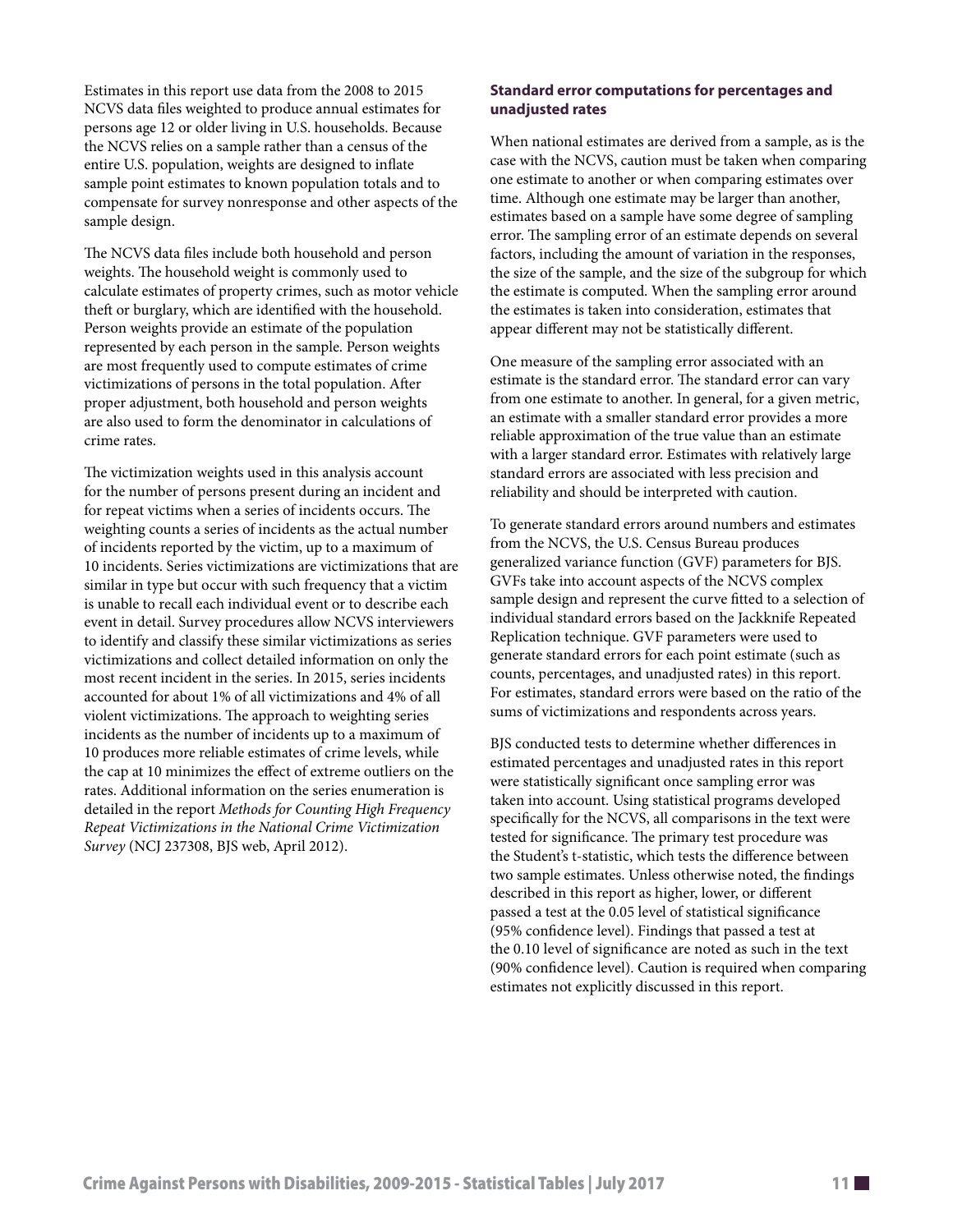Data users can use the estimates and the standard errors of the estimates provided in this report to generate a confidence interval around the estimate as a measure of the margin of error. The following example illustrates how standard errors can be used to generate confidence intervals:

According to the NCVS, between 2011 and 2015, 53.6% of violent crime against persons with disabilities involved victims with multiple disability types (see table 6). Using GVFs, BJS determined that the estimate has a standard error of 2.14% (see appendix table 11). A confidence interval around the estimate was generated by multiplying the standard error by ±1.96 (the t-score of a normal, two-tailed distribution that excludes 2.5% at either end of the distribution). Therefore, the confidence interval around the 53.6% estimate is  $53.6\% \pm 2.14\% \times 1.96$  (or 49.44% to 57.83%). In other words, if we used the same sampling method to select different samples and computed an interval estimate for each sample we would expect the true population parameter (percent of violent crime against persons with disabilities in which the victim had multiple disability types) to fall within the interval estimates 95% of the time.

In this report, a coefficient of variation (CV), representing the ratio of the standard error to the estimate, was also calculated for all estimates. CVs provide a measure of reliability and a means for comparing the precision of estimates across measures with differing levels or metrics. In cases where the CV was greater than 50%, or the unweighted sample had 10 or fewer cases, the estimate was noted with a "!" symbol. (Interpret data with caution. Estimate based on 10 or fewer sample cases, or coefficient of variation is greater than 50%.)

# **Standard error computations and statistical significance for age-adjusted rates**

Due to the complexity in generating age-adjusted rates of violent crime, other methods were used to compute standard errors and determine statistical significance.<sup>5</sup> The standard error for the age-adjusted rate of violent victimization against persons without disabilities was calculated as—

$$
S_{d} = \sqrt{\Sigma} (w_{a}^{2 \ast} v_{a})
$$

where

 $S_d$  = standard error for an age-adjusted rate of violent victimization against persons without disabilities that was computed using direct standardization

 $w_a$  = weight calculated from the population with disabilities for age group a

 $v_a$  = variance calculated for an unadjusted rate of violent victimization of persons without disabilities for age group a using information from the GVF parameters that the Census Bureau produced for the NCVS.

To calculate statistical significance among rates with at least one age-adjusted rate, the standard error for the age adjusted rate was calculated using the formula above. A Student's t-statistic also was calculated, which tests the difference between two sample estimates. Unless otherwise noted, the findings described in this report as higher, lower, or different passed a test at the 0.05 level of statistical significance (95% confidence level). Findings that passed a test at the 0.10 level of significance are noted as such in the text (90% confidence level).

5For more information on computing standard errors for age-adjusted rates, see Anderson, R. N., & Rosenberg, H. M. (1998). Age standardization of death rates: Implementation of the year 2000 standard. *National Vital Statistics Reports, 47* (3). Available at [https://www.cdc.gov/nchs/data/nvsr/](https://www.cdc.gov/nchs/data/nvsr/nvsr47/nvs47_03.pdf) [nvsr47/nvs47\\_03.pdf.](https://www.cdc.gov/nchs/data/nvsr/nvsr47/nvs47_03.pdf)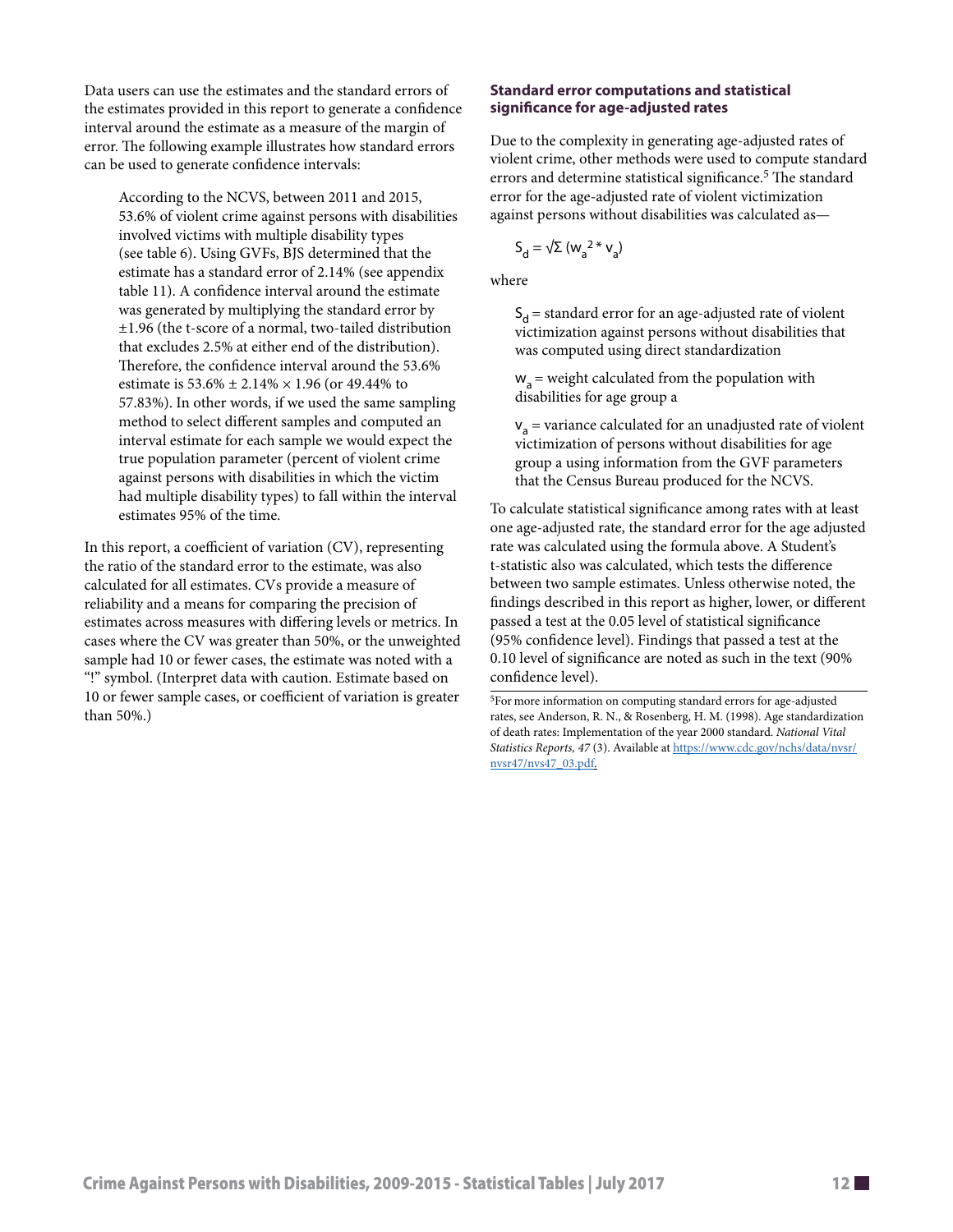# <span id="page-12-0"></span>Appendix table 1 **Unadjusted rates and standard errors of violent victimization against persons without disabilities, 2009–2015**

| Year  | Rate       | <b>Standard error</b> |
|-------|------------|-----------------------|
| 2009* | 23.1       | 1.51                  |
| 2010  | 20.1       | 1.38                  |
| 2011  | 20.0       | 1.26                  |
| 2012  | 22.7       | 1.15                  |
| 2013  | 22.9       | 1.39                  |
| 2014  | $20.0 \pm$ | 1.15                  |
| 2015  | $17.7+$    | 1.05                  |

Note: Based on the noninstitutionalized U.S. residential population age 12 or older. Estimates based on 2-year rolling averages. Rates presented per 1,000 persons.

\*Comparison year.

†Significant difference from comparison year at 95% confidence level. ‡Significant difference from comparison year at 90% confidence level. Source: Bureau of Justice Statistics, National Crime Victimization Survey, 2008–2015; and U.S. Census Bureau, American Community Survey, 2008–2015.

#### Appendix table 2

# **Unadjusted rates and standard errors for violent victimization against persons without disabilities, by type of crime, 2011–2015**

| Type of crime         | Rate    | <b>Standard error</b> |
|-----------------------|---------|-----------------------|
| <b>Total</b>          | 20.4    | 0.77                  |
| Serious violent crime | $6.5 +$ | 0.28                  |
| Rape/sexual assault   | $1.1 +$ | 0.10                  |
| Robbery               | $2.0 +$ | 0.13                  |
| Aggravated assault    | $3.4 +$ | 0.18                  |
| Simple assault*       | 13.9    | 0.58                  |

Note: Based on the noninstitutionalized U.S. residential population age 12 or older. Rates presented per 1,000 persons.

\*Comparison group.

†Significant difference from comparison group at 95% confidence level. Source: Bureau of Justice Statistics, National Crime Victimization Survey, 2011–2015; and U.S. Census Bureau, American Community Survey, 2011–2015.

# Appendix table 3

# **Unadjusted rates and standard errors for violent victimization against persons without disabilities, by victim characteristics, 2011–2015**

| Victim characteristic             | Rate       | <b>Standard error</b> |
|-----------------------------------|------------|-----------------------|
| Total                             | 20.4       | 0.77                  |
| Sex                               |            |                       |
| Male <sup>*</sup>                 | 21.7       | 0.98                  |
| Female                            | $19.2 \pm$ | 0.89                  |
| Race/Hispanic origin <sup>a</sup> |            |                       |
| White*                            | 20.0       | 0.86                  |
| <b>Black</b>                      | $26.3 +$   | 1.71                  |
| <b>Hispanic</b>                   | 19.7       | 1.27                  |
| Other race <sup>b</sup>           | $10.6 +$   | 1.16                  |
| Two or more races                 | $40.2 +$   | 4.22                  |

Note: Based on the noninstitutionalized U.S. residential population age 12 or older. Rates presented per 1,000 persons.

\*Comparison group.

†Significant difference from comparison group at 95% confidence level.

‡Significant difference from comparison group at 90% confidence level.

aExcludes persons of Hispanic or Latino origin, unless specified.

bIncludes American Indian and Alaska Natives; and Asian, Native Hawaiian, and Other Pacific Islanders.

Source: Bureau of Justice Statistics, National Crime Victimization Survey, 2011–2015; and U.S. Census Bureau, American Community Survey, 2011–2015.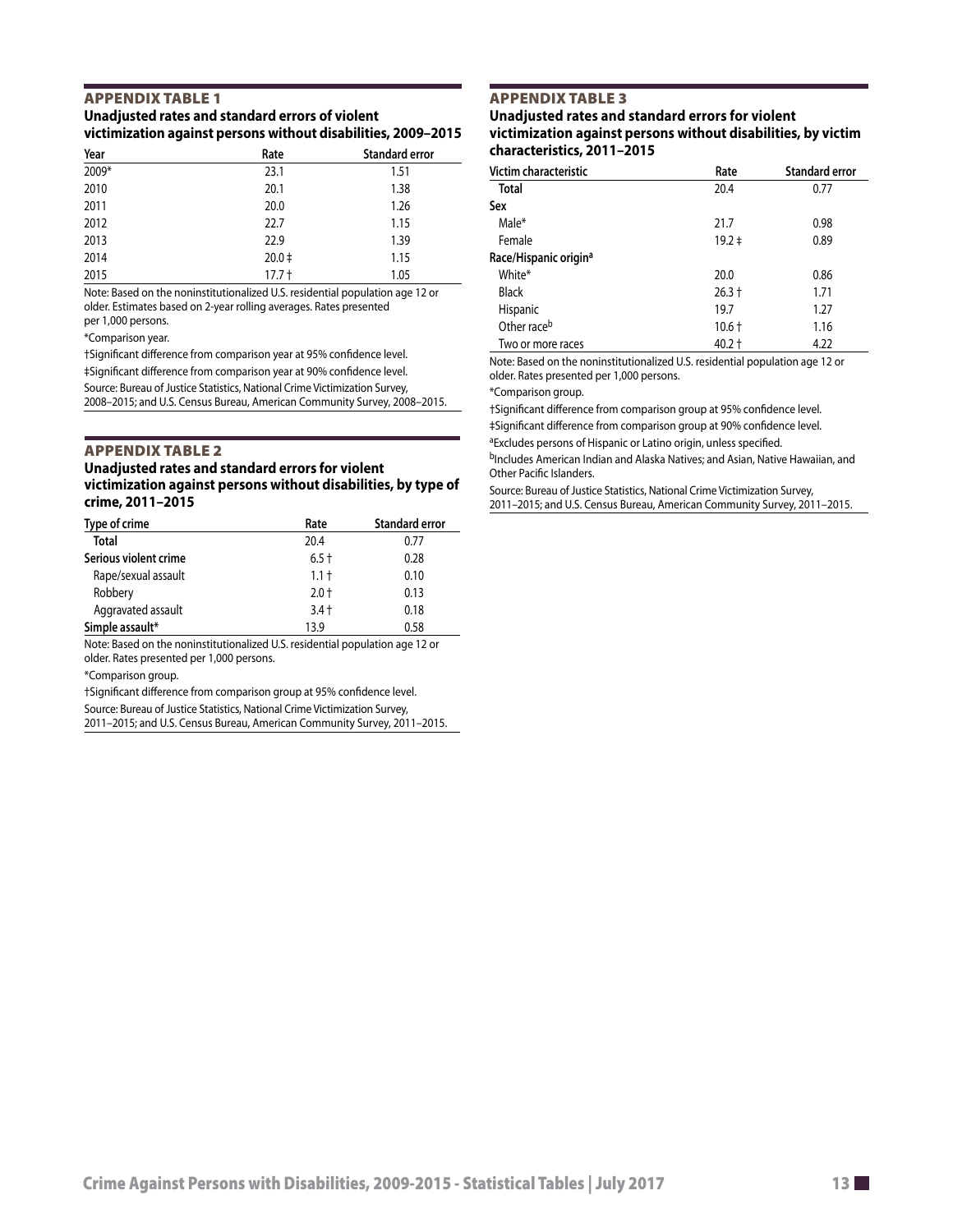## <span id="page-13-0"></span>APPENDIX TABLE 4

# **U.S. population, according to the U.S. Census Bureau's American Community Survey Public Use Microdata Sample data, by disability status and demographic characteristics, 2011–2015**

| Persons with disabilities         |                       | Persons without disabilities |                       |                       |
|-----------------------------------|-----------------------|------------------------------|-----------------------|-----------------------|
| Demographic characteristic        | Average annual number | Percent of total             | Average annual number | Percent of total      |
| <b>Total</b>                      | 37,157,340            | 14.1%                        | 226,696,790           | 85.9%                 |
| Sex                               |                       |                              |                       |                       |
| Male                              | 17,666,240            | 47.5%                        | 110,431,290           | 48.7%                 |
| Female                            | 19,491,100            | 52.5                         | 116,265,490           | 51.3                  |
| Race/Hispanic origin <sup>a</sup> |                       |                              |                       |                       |
| White                             | 25,751,540            | 69.3%                        | 144,694,720           | 63.8%                 |
| Black                             | 5,027,670             | 13.5                         | 26,193,590            | 11.6                  |
| Hispanic                          | 4,230,070             | 11.4                         | 37,180,500            | 16.4                  |
| Other race <sup>b</sup>           | 1,455,630             | 3.9                          | 14,754,970            | 6.5                   |
| Two or more races                 | 692,440               | 1.9                          | 3,873,000             | 1.7                   |
| Age                               |                       |                              |                       |                       |
| $12 - 15$                         | 938,300               | 2.5%                         | 15,682,970            | 6.9%                  |
| $16 - 19$                         | 966,680               | 2.6                          | 16,097,530            | 7.1                   |
| $20 - 24$                         | 1,276,180             | 3.4                          | 20,982,730            | 9.3                   |
| $25 - 34$                         | 2,493,140             | 6.7                          | 39,370,470            | 17.4                  |
| $35 - 49$                         | 5,387,430             | 14.5                         | 56,038,570            | 24.7                  |
| $50 - 64$                         | 10,482,880            | 28.2                         | 50,818,180            | 22.4                  |
| 65 or older                       | 15,612,740            | 42.0                         | 27,706,350            | 12.2                  |
| Disability type <sup>c</sup>      |                       |                              |                       |                       |
| Hearing                           | 10,650,260            | 28.7%                        | $\sim$                | $\sim$                |
| Vision                            | 6,749,150             | 18.2                         | $\tilde{}$            | $\tilde{\phantom{a}}$ |
| Ambulatory                        | 20,313,240            | 54.7                         | $\tilde{}$            | $\tilde{\phantom{a}}$ |
| Cognitive                         | 13,519,960            | 36.4                         | $\tilde{}$            | $\tilde{\phantom{a}}$ |
| Self-care                         | 7,511,330             | 20.2                         | $\sim$                | $\sim$                |
| Independent living <sup>d</sup>   | 14,088,000            | 37.9                         | $\sim$                | $\sim$                |

Note: Based on the noninstitutionalized U.S. residential population age 12 or older. Detail may not sum to total due to rounding.

~Not applicable.

<sup>a</sup>Excludes persons of Hispanic or Latino origin, unless specified.

bIncludes American Indian and Alaska Natives; and Asian, Native Hawaiian, and Other Pacific Islanders.

cBecause of the allowance of multiple disability types, detail may not sum to total.

dIncludes persons age 15 or older only.

Source: U.S. Census Bureau, American Community Survey, 2011–2015.

# APPENDIX TABLE 5 **Rates and standard errors for figure 1: Violent victimization, by disability status, 2009–2015**

|      | Persons with disabilities |                       |      | Persons without disabilities* |
|------|---------------------------|-----------------------|------|-------------------------------|
| Year | Rate                      | <b>Standard error</b> | Rate | <b>Standard error</b>         |
| 2009 | $28.8 +$                  | 3.02                  | 13.6 | 0.74                          |
| 2010 | $25.1 +$                  | 2.68                  | 12.1 | 0.66                          |
| 2011 | $26.2 +$                  | 2.52                  | 11.9 | 0.58                          |
| 2012 | 34.2 †                    | 2.59                  | 13.6 | 0.57                          |
| 2013 | $36.0 +$                  | 3.15                  | 13.7 | 0.67                          |
| 2014 | $31.7 +$                  | 2.60                  | 12.5 | 0.58                          |
| 2015 | $29.5 +$                  | 2.49                  | 11.8 | 0.59                          |

Note: Based on the noninstitutionalized U.S. residential population age 12 or older. Estimates based on 2-year rolling averages. Rates presented per 1,000. For each year, rates for persons without disabilities were adjusted using direct standardization with the population with disabilities as the standard population. See *Methodology*.

\*Comparison group.

†Significant difference from comparison group at 95% confidence level. Source: Bureau of Justice Statistics, National Crime Victimization Survey, 2008–2015; and U.S. Census Bureau, American Community Survey, 2008–2015.

# APPENDIX TABLE 6

**Standard errors for table 1: Rate of violent victimization and average annual number of persons, by victim's disability status and age, 2011–2015**

| Age         | Persons with<br>disabilities | Persons without<br>disabilities |
|-------------|------------------------------|---------------------------------|
| Total       | 1.76                         | 0.77                            |
| $12 - 15$   | 14.44                        | 2.59                            |
| $16 - 19$   | 10.89                        | 2.24                            |
| $20 - 24$   | 9.61                         | 1.99                            |
| $25 - 34$   | 6.52                         | 1.51                            |
| $35 - 49$   | 4.70                         | 1.12                            |
| $50 - 64$   | 2.56                         | 0.86                            |
| 65 or older | 0.69                         | 0.50                            |

Source: Bureau of Justice Statistics, National Crime Victimization Survey, 2011–2015; and U.S. Census Bureau, American Community Survey, 2011–2015.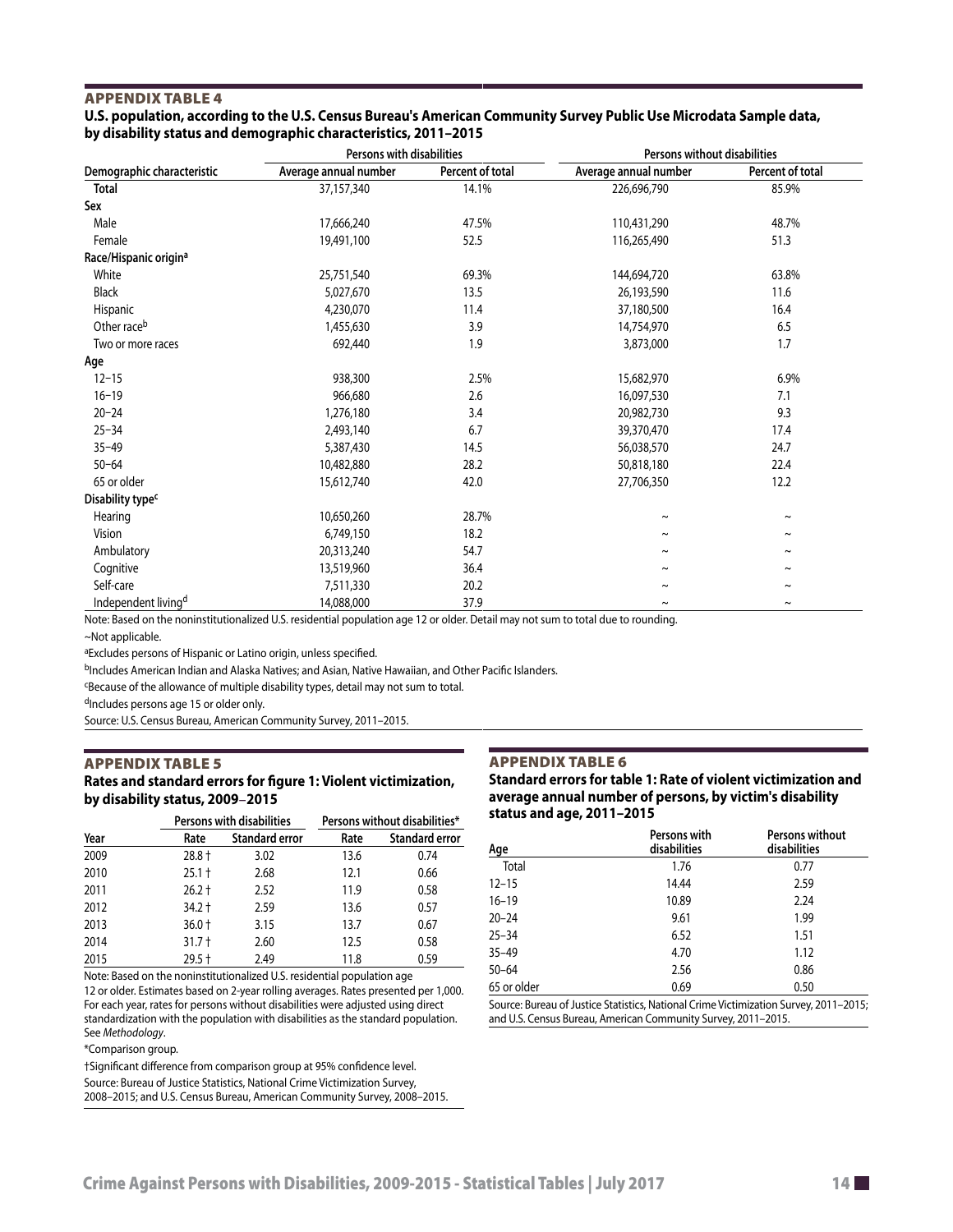# <span id="page-14-0"></span>APPENDIX TABLE 7

# **Standard errors for table 2: Rate of violent victimization against persons with and without disabilities, by type of crime, 2011–2015**

| Type of crime                                                             | Persons with<br>disabilities | Persons without<br>disabilities |
|---------------------------------------------------------------------------|------------------------------|---------------------------------|
| <b>Total</b>                                                              | 1.76                         | 0.39                            |
| Serious violent crime                                                     | 0.77                         | 0.15                            |
| Rape/sexual assault                                                       | 0.27                         | 0.05                            |
| Robbery                                                                   | 0.42                         | 0.08                            |
| Aggravated assault                                                        | 0.47                         | 0.10                            |
| Simple assault                                                            | 1.24                         | 0.30                            |
| Source: Bureau of Justice Statistics, National Crime Victimization Survey |                              |                                 |

Source: Bureau of Justice Statistics, National Crime Victimization Survey, 2011–2015; and U.S. Census Bureau, American Community Survey, 2011–2015.

#### APPENDIX TABLE 8

**Standard errors for table 3: Rate of violent victimization against persons with and without disabilities, by victim characteristics, 2011–2015**

| Victim characteristic                                                         | Persons with<br>disabilities | <b>Persons without</b><br>disabilities |
|-------------------------------------------------------------------------------|------------------------------|----------------------------------------|
| Total                                                                         | 1.76                         | 0.39                                   |
| Sex                                                                           |                              |                                        |
| Male                                                                          | 2.19                         | 0.52                                   |
| Female                                                                        | 2.17                         | 0.47                                   |
| Race/Hispanic origin                                                          |                              |                                        |
| White                                                                         | 1.91                         | 0.43                                   |
| <b>Black</b>                                                                  | 3.27                         | 1.09                                   |
| <b>Hispanic</b>                                                               | 3.38                         | 0.75                                   |
| Other                                                                         | 4.93                         | 0.81                                   |
| Two or more races                                                             | 15.24                        | 3.63                                   |
| Course Bureau of Justice Ctatistics, National Crime Victimization Cunion 2011 |                              |                                        |

Source: Bureau of Justice Statistics, National Crime Victimization Survey, 2011– 2015; and U.S. Census Bureau, American Community Survey, 2011–2015.

#### APPENDIX TABLE 9

# **Standard errors for table 4: Rate of violent victimization against persons with disabilities, by disability type and type of crime, 2011–2015**

| Disability type                                                                       | Total<br>violent crime | <b>Serious</b><br>violent crime | Simple assault |
|---------------------------------------------------------------------------------------|------------------------|---------------------------------|----------------|
| Cognitive                                                                             | 3.48                   | 1.54                            | 2.50           |
| Independent living                                                                    | 2.31                   | 1.03                            | 1.64           |
| Ambulatory                                                                            | 2.00                   | 0.96                            | 1.33           |
| Vision                                                                                | 2.84                   | 1.28                            | 2.03           |
| Self-care                                                                             | 2.56                   | 1.14                            | 1.84           |
| Hearing                                                                               | 1.66                   | 0.87                            | 1.05           |
| Source: Bureau of Justice Statistics, National Crime Victimization Survey, 2011-2015; |                        |                                 |                |

and U.S. Census Bureau, American Community Survey, 2011–2015.

# APPENDIX TABLE 10

**Standard errors for table 5: Rate of violent victimization against persons with disabilities, by disability type and sex, 2011–2015**

| <b>Disability type</b> | Male | Female |
|------------------------|------|--------|
| Cognitive              | 4.27 | 4.42   |
| Ambulatory             | 2.68 | 2.36   |
| Independent living     | 2.86 | 2.90   |
| Self-care              | 3.38 | 3.17   |
| Vision                 | 3.43 | 3.75   |
| Hearing                | 1.95 | 2.36   |

Source: Bureau of Justice Statistics, National Crime Victimization Survey, 2011–2015; and U.S. Census Bureau, American Community Survey, 2011–2015.

# APPENDIX TABLE 11

**Standard errors for table 6: Percent of violent crime against persons with disabilities, by type of crime and number of disability types, 2011–2015**

| Type of crime                                                                 | Single<br>disability type | <b>Multiple</b><br>disability types |
|-------------------------------------------------------------------------------|---------------------------|-------------------------------------|
| <b>Total</b>                                                                  | 2.11%                     | 2.14%                               |
| Serious violent crime                                                         | 2.35%                     | 2.38%                               |
| Rape/sexual assault                                                           | 5.16                      | 5.32                                |
| Robbery                                                                       | 3.57                      | 3.58                                |
| Aggravated assault                                                            | 3.14                      | 3.17                                |
| Simple assault                                                                | 2.44%                     | 2.47%                               |
| Carmen Drugari of Irration Chatistics, National Culson Victimization Crupture |                           |                                     |

Source: Bureau of Justice Statistics, National Crime Victimization Survey, 2011–2015.

#### APPENDIX TABLE 12

# **Standard errors for table 7: Rate of violent victimization, by number of disability types and type of crime, 2011–2015**

| Type of crime                                                                    | Single<br>disability type | <b>Multiple</b><br>disability types |
|----------------------------------------------------------------------------------|---------------------------|-------------------------------------|
| <b>Total</b>                                                                     | 2.05                      | 2.32                                |
| Serious violent crime                                                            | 0.90                      | 1.04                                |
| Rape/sexual assault                                                              | 0.28                      | 0.43                                |
| Robbery                                                                          | 0.52                      | 0.55                                |
| Aggravated assault                                                               | 0.56                      | 0.63                                |
| Simple assault                                                                   | 1.46                      | 1.62                                |
| Source: Bureau of Justice Statistics, National Crime Victimization Survey, 2011- |                           |                                     |

2015; and U.S. Census Bureau, American Community Survey, 2011–2015.

#### APPENDIX TABLE 13

#### **Standard errors for table 8: Victim-offender relationship, by victim's disability status, 2011–2015**

| Victim-offender relationship                                                             | Persons with<br>disabilities | Persons without<br>disabilities |
|------------------------------------------------------------------------------------------|------------------------------|---------------------------------|
| Intimate partner                                                                         | 1.33%                        | 0.78%                           |
| Other relatives                                                                          | 1.09                         | 0.52                            |
| Well known/casual acquaintances                                                          | 2.04                         | 1.24                            |
| <b>Strangers</b>                                                                         | 1.86                         | 1.32                            |
| Unknown                                                                                  | 0.74                         | 0.63                            |
| Source: Bureau of Justice Statistics, National Crime Victimization Survey,<br>2011-2015. |                              |                                 |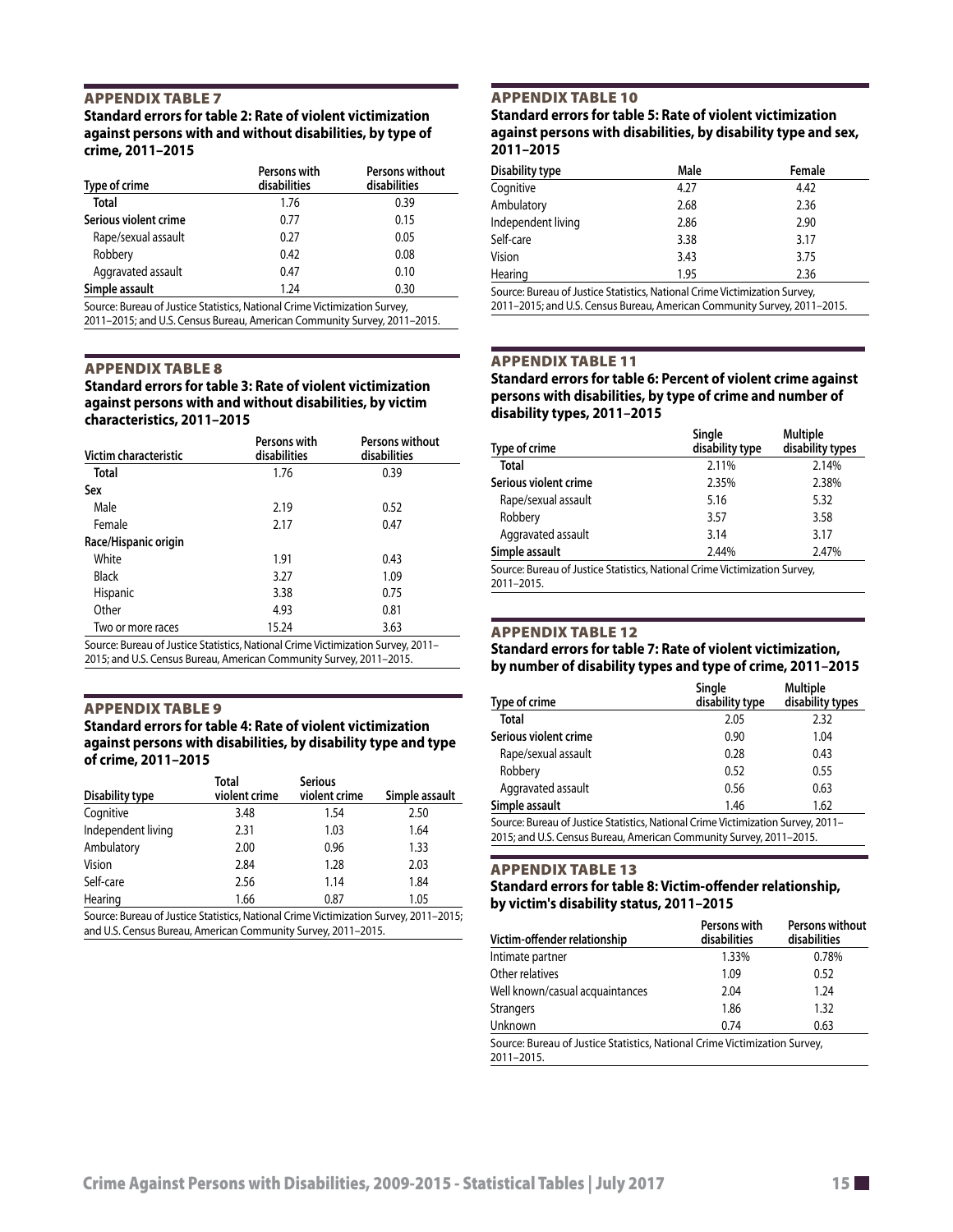# <span id="page-15-0"></span>Appendix table 14 **Standard errors for table 9: Time violent crime occurred, by victim's disability status, 2011–2015**

| Time of crime                                                              | Persons with<br>disabilities | Persons without<br>disabilities |
|----------------------------------------------------------------------------|------------------------------|---------------------------------|
| Daytime (after 6 a.m.–6 p.m.)                                              | 2.14%                        | 1.40%                           |
| Nighttime (after 6 p.m.–6 a.m.)                                            | 2.02                         | 1.35                            |
| Unknown                                                                    | 0.72                         | 0.37                            |
| Source: Bureau of Justice Statistics, National Crime Victimization Survey, |                              |                                 |

2011–2015.

# Appendix table 15

#### **Standard errors for table 10: Violent crime reported to police, by victim's disability status and disability type, 2011–2015**

| Disability status and type                                                               | Reported to police |
|------------------------------------------------------------------------------------------|--------------------|
| Persons without disabilities                                                             | 1.37%              |
| Persons with disabilities                                                                | 2.13%              |
| Single disability type                                                                   | 2.75               |
| Multiple disability types                                                                | 2.65               |
| Disability type                                                                          |                    |
| Ambulatory                                                                               | 2.72%              |
| Independent living                                                                       | 3.05               |
| Self-care                                                                                | 4.13               |
| Hearing                                                                                  | 4.37               |
| Cognitive                                                                                | 2.45               |
| Vision                                                                                   | 4.02               |
| Source: Bureau of Justice Statistics, National Crime Victimization Survey,<br>2011-2015. |                    |

# APPENDIX TABLE 16

# **Standard errors for table 11: Person who notified police of violent crime, by victim's disability status, 2011–2015**

| Person who notified police                                                               | Persons with<br>disabilities | Persons without<br>disabilities |
|------------------------------------------------------------------------------------------|------------------------------|---------------------------------|
| Victim                                                                                   | 2.67%                        | 1.76%                           |
| Someone else                                                                             | 2.00                         | 0.93                            |
| Other household member                                                                   | 1.10                         | 0.91                            |
| Someone official                                                                         | 1.04                         | 0.80                            |
| Police were at the scene                                                                 | 0.66                         | 0.67                            |
| Offender was a police officer                                                            | 0.15                         | 0.12                            |
| Police notified some other way                                                           | 0.56                         | 0.36                            |
| Source: Bureau of Justice Statistics, National Crime Victimization Survey,<br>2011-2015. |                              |                                 |

# APPENDIX TABLE 17

# **Standard errors for table 12: Reasons for not reporting violent crime to police, by victim's disability status, 2011–2015**

| Reason                                                                                   | Persons with<br>disabilities | <b>Persons without</b><br>disabilities |
|------------------------------------------------------------------------------------------|------------------------------|----------------------------------------|
| Dealt with another way                                                                   | 2.61%                        | 1.66%                                  |
| Other                                                                                    | 2.55                         | 1.53                                   |
| Police would not help                                                                    | 2.04                         | 1.19                                   |
| Was not important enough to victim                                                       | 2.02                         | 1.34                                   |
| Police could not do anything                                                             | 0.73                         | 0.45                                   |
| Insurance would not cover                                                                | 0.12                         | 0.09                                   |
| Source: Bureau of Justice Statistics, National Crime Victimization Survey,<br>2011-2015. |                              |                                        |

# APPENDIX TABLE 18

# **Standard errors for table 13: Percent of violent victimizations in which assistance from a nonpolice victim services agency was received, by victim's disability status, 2011–2015**

| Disability status                                                          | Percent of violent victimizations |
|----------------------------------------------------------------------------|-----------------------------------|
| Persons with disabilities                                                  | 1.22%                             |
| Persons without disabilities                                               | 0.61                              |
| Source: Bureau of Justice Statistics, National Crime Victimization Survey, |                                   |
| 2011-2015.                                                                 |                                   |